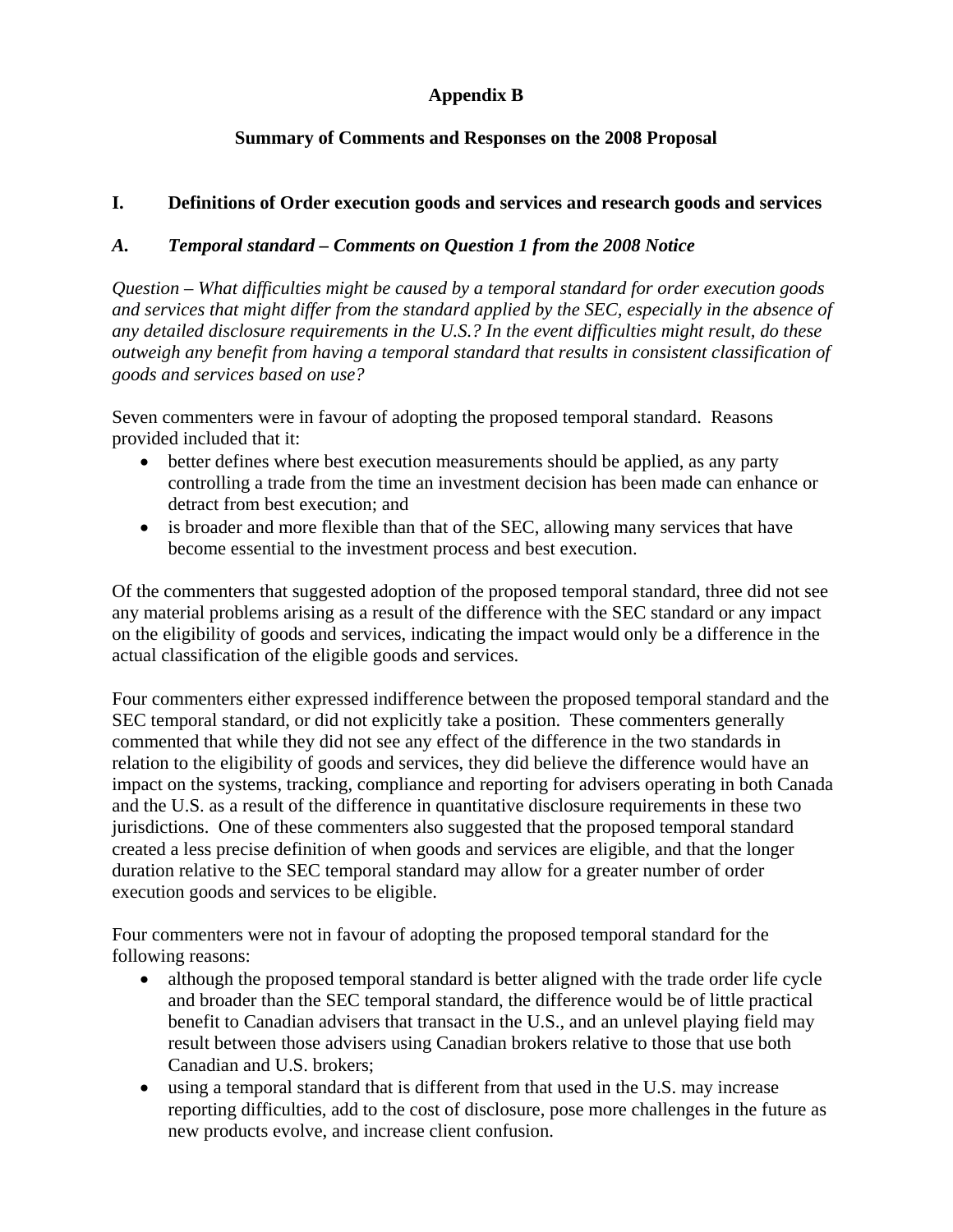Of these four commenters, three recommended adopting the SEC temporal standard. The other recommended adopting the starting point of the FSA's temporal standard of "… the point when the investment manager makes an investment or trading decision…" and the SEC's end-point of "when the funds or securities are delivered or credited to the advised account of the account holder's agent". Despite this recommendation, this commenter did view the proposed temporal standard as being similar enough to the SEC's temporal standard that the differences should not cause substantial difficulties for advisers, and noted that the result might be that some of the services that might be categorized as order execution services proposed in the 2008 Instrument could be defined as research permitted under Section 28(e) of the Exchange Act.

# *Response:*

*In our view, and consistent with the view of certain commenters, the difference between the starting point of the SEC's temporal standard and the standard proposed in the 2008 Instrument would not have affected the eligibility of goods and services, and would only have affected the classification of an eligible good or service.* 

*However, in order to avoid potential confusion, as highlighted by some of the comments, we have reverted back to the starting point of the temporal standard proposed in the 2006 Instrument – after an investment or trading decision has been made. We believe that once an adviser has made an investment or trading decision, the next step would generally involve the transmission of an order to the dealer. As a result, we believe we have reasonably harmonized the starting point of the temporal standard with that of the SEC standard.* 

*This change would effectively broaden the scope of eligible 'research goods and services', and narrow the scope of eligible 'order execution goods and services'. To reflect this change, we have also amended paragraph (a) of the definition of 'research goods and services' under the Instrument to revert back to similar language from the 2006 Instrument. The definition now indicates that these services include "advice relating to the value of a security or the advisability of effecting a transaction in a security".* 

*This will affect the previous classification of certain goods and services previously considered eligible as order execution goods and services. For example, trading advice provided to an adviser before an order is transmitted (which would likely constitute 'advice relating to the advisability of effecting a transaction in a security'), and post-trade analytics from prior transactions (to the extent they are used to aid in a subsequent decision of how, when or where to place an order), might now be eligible as 'research goods and services'.* 

# *B. Eligibility of certain goods and services*

### *(i) Raw market data*

One commenter suggested that the example of possible eligible research goods and services provided in subsection 3.3(2) of the 2008 Policy of "market data from feeds or databases that has been or will be analyzed or manipulated to arrive at meaningful conclusions" may only contribute to confusion as to what kind of analysis or manipulation an adviser needs to undertake, and may add burden for advisers operating in both the U.S. and Canada given the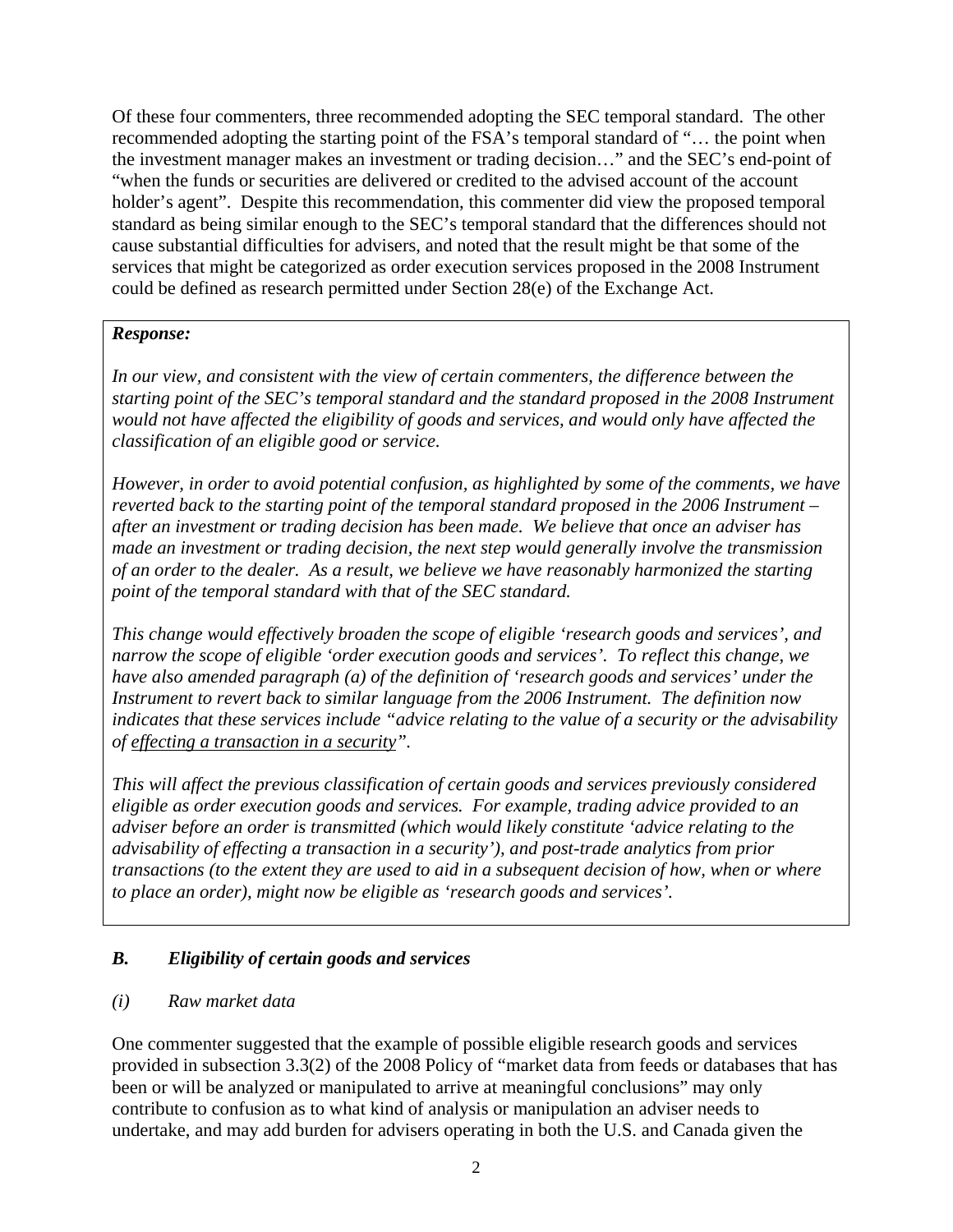SEC's guidance that would allow raw market data that provides appropriate assistance in the investment-decision making process.

## *Response:*

*We agree that the additional language regarding the use of market data is likely not necessary given the obligation in subsection 3.1(2) of the Instrument for an adviser to ensure that the goods and services are to be used to assist with investment or trading decisions, or with effecting securities transactions on behalf of the client or clients, and the related guidance provided in subsection 4.1(2) of the Companion Policy. In our view, in order for raw market data to provide any assistance in the investment or trading decision-making processes, an adviser would have to at least analyze the data in some manner. We have therefore made amendments to subsection 3.3(2) of the Companion Policy to remove the additional language.* 

## *(ii) Error or correcting trades*

One commenter indicated it is their belief that the costs for correcting error trades are ineligible for commission payment in Canada, and recommended that any controversial commission use addressed in the SEC Release should also be addressed in any final instrument.

### *Response:*

*Examples of goods and services that might be eligible, or that are not permissible, are intended solely to help an adviser with its assessment of whether a good or service might meet the definition of order execution goods and services or research goods and services.* 

*However, in relation to error or correcting trades and their associated costs, we believe that an amendment to section 3.5 of the Companion Policy regarding non-permitted goods and services is required to provide clarification that such costs should not be obtained through brokerage transactions involving client brokerage commissions. In our view, if such costs were paid for in such a manner, the adviser would benefit as it would avoid the cost of correcting its own error, and should instead pay for these costs itself as overhead (i.e., a cost of doing business).* 

# *(iii) Direct telephone and dedicated connectivity lines*

Three commenters suggested that direct telephone and dedicated connectivity lines used for communication of orders to dealers should be eligible goods and services as they:

- assist with order entry as an important first step towards executing the trade;
- are generally located on the trading desks for use to place an order;
- fall within the temporal standard proposed in the 2008 Instrument;
- are often dedicated for order execution purposes only, distinguishing them from other overhead expenses that might be used in the course of a trade but generally not dedicated for such uses;
- have historically been viewed as an integral part of an execution management system;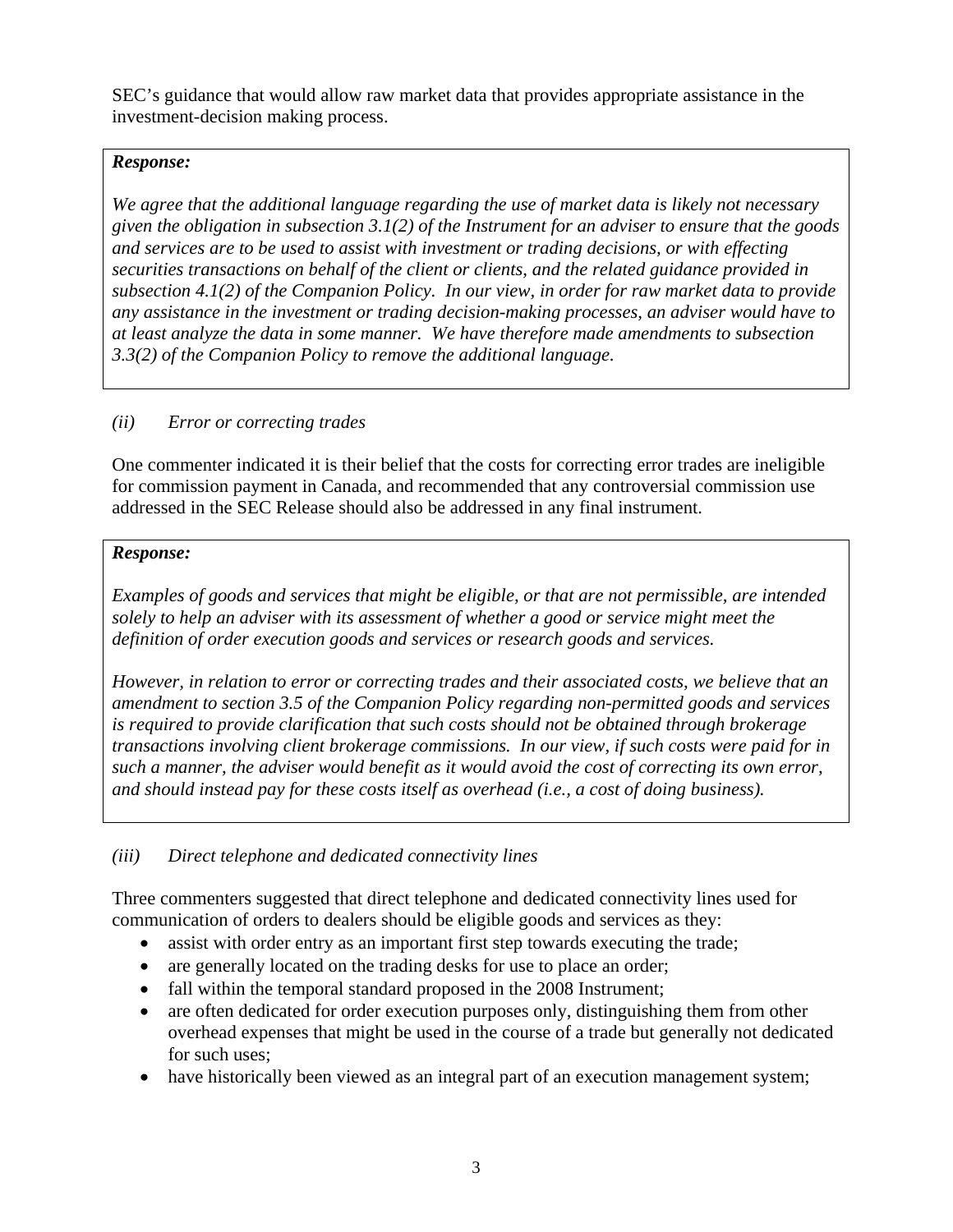- are more frequently required as a result of an increase in bandwidth requirements associated with the vast amount of data being aggregated and delivered to the buy-side desk and the introduction of multiple markets; and
- are eligible in the U.S., resulting in an unlevel playing field for Canadian advisers relative to U.S. advisers.

Of these commenters, one suggested that direct telephone and dedicated connectivity lines should be eligible as order execution goods and services so long as they are used solely for the purpose of order execution, another suggested they be considered mixed-use if used for purposes other than order execution, and the other added that while the dedicated connections should be eligible, the networks, computers and other hardware used by the adviser should be viewed as infrastructure and therefore considered ineligible.

#### *Response:*

*Based on the comments received, and in the interests of harmonizing with the SEC, we agree that dedicated connectivity lines, and other similar dedicated connectivity services, directly related to the execution, clearing and settlement of securities transactions might be eligible as order execution goods and services. This would not include phone systems, computer hardware, or other similar overhead type expenses.* 

*(iv) Inclusion of pre-trade analytics as an example of potentially eligible order execution services* 

Two commenters noted that the response to questions about the eligibility of pre-trade analytics in the 2008 Comment Summary indicated that these might be eligible as order execution goods and services to the extent used to help determine how, where and when to place an order or effect a trade. These commenters suggested including pre-trade analytics as an example of potentially eligible order execution services in any final Companion Policy, for clarity and future certainty.

#### *Response:*

*We reiterate the statement made in the 2008 Notice that it is not feasible to attempt to include in the Companion Policy a comprehensive list of all goods and services that might be considered eligible as order execution goods and services or research goods and services. The examples proposed are intended solely to help an adviser with its assessment of whether a good or service might meet the definition of order execution goods and services or research goods and services. On that basis, we continue to believe it is not necessary to explicitly refer to pre-trade analytics in the Company Policy.* 

*Note, however, that the change in the temporal standard referred to earlier now means that pretrade analytics (to the extent used to help determine how, where and when to place an order or effect a trade) could no longer be eligible as order execution goods and services, but might instead be eligible as research goods and services.*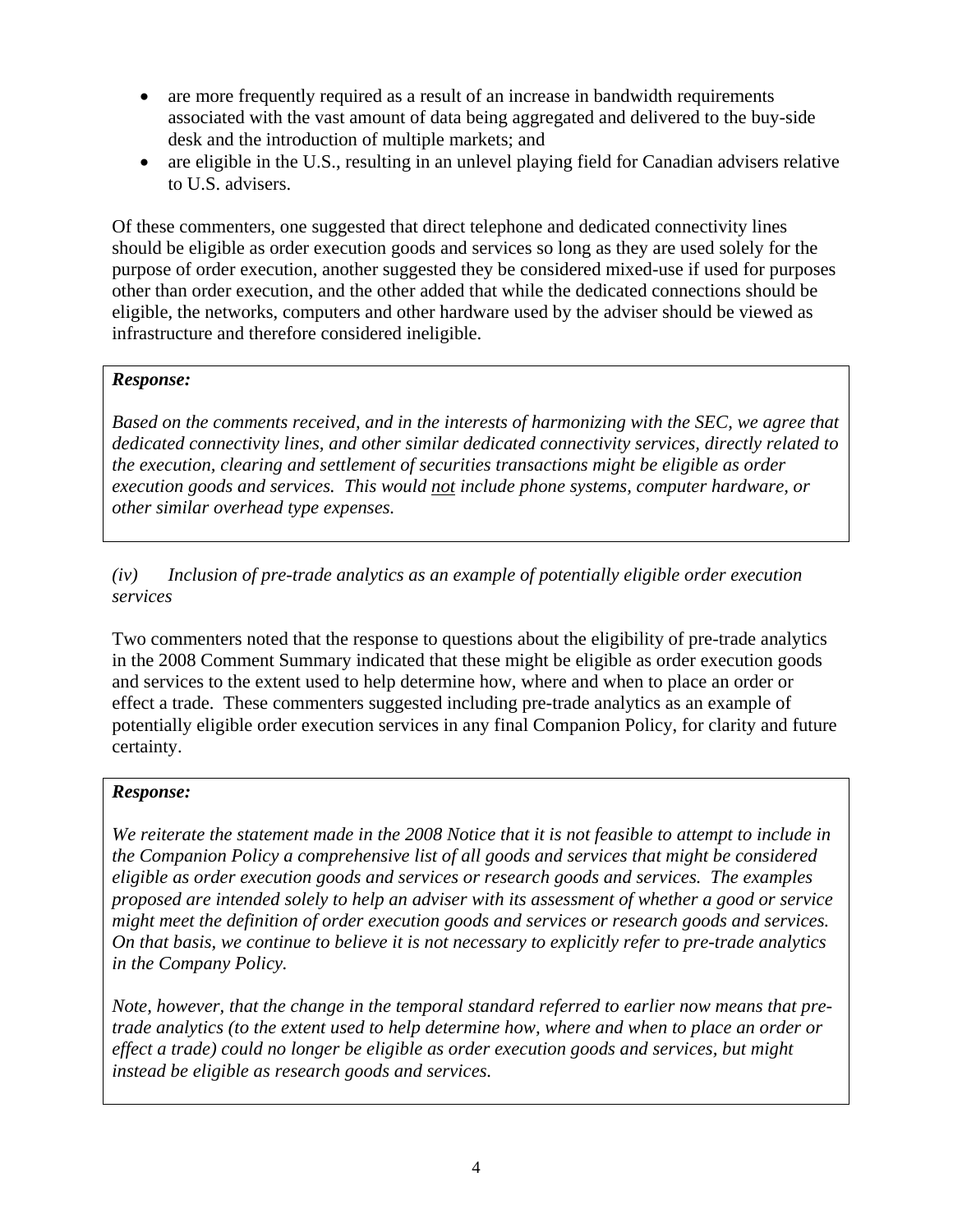#### *(v) Alternative order execution products and services*

One commenter, in reference to the guidance provided in section 3.2(1) of the 2008 Policy that states that "the term 'order execution' means the entry, handling or facilitation of an order whether by a dealer or by an adviser through direct market access..." suggested that the guidance should be amended to include reference to alternative trading systems, electronic communication networks, algorithmic trading systems, etc., in order to recognize that these alternative means of order input can also be part of the order execution process.

#### *Response:*

*The intention was to define 'order execution' for purposes of the Instrument along the lines of the basic functions of entering, handling, or facilitating an order, regardless of who was performing those functions or how the order was to be executed, and was not intended to create any further limitations. We have amended section 3.2(1) of the 2008 Policy accordingly.* 

## *C. "Mixed-use" items*

One commenter indicated that the fact that a service may have incidental features that may not be eligible should not mean it cannot be paid for with client brokerage commissions, or that it should be otherwise subject to heightened scrutiny, so long as the adviser's use of the eligible research goods and services or order execution goods and services justifies the payment made. This commenter added that if the value of the non-eligible portion of a mixed-use item is effectively nominal or *de minimis*, advisers should not have to make any allocation between the eligible and ineligible portions.

#### *Response:*

*The concept of "mixed-use" items included in subsection 3.4 of the Companion Policy does not prevent a purchaser from obtaining mixed-use items through brokerage transactions involving client brokerage commissions. In addition, the guidance included in the Companion Policy does not preclude an adviser from assigning a zero value to an ineligible portion of a mixed-use item, when it can reasonably justify doing so based on the results of an allocation assessment described in subsection 3.4(2) of the Companion Policy.* 

### **II. Application of the Instrument**

### *A. Application to trades in futures*

Two commenters requested clarification as to whether trades in futures are included under the 2008 Instrument, and not simply shares as in the U.S. and U.K.. One of these commenters suggested excluding trades in futures from the application of any final instrument on the basis that they are excluded in other jurisdictions, and would increase compliance costs for Canadian advisers and create an un-level playing field. This commenter felt that client interests regarding such products are adequately addressed by the general duty for advisers to deal fairly, honestly, and in good faith with clients.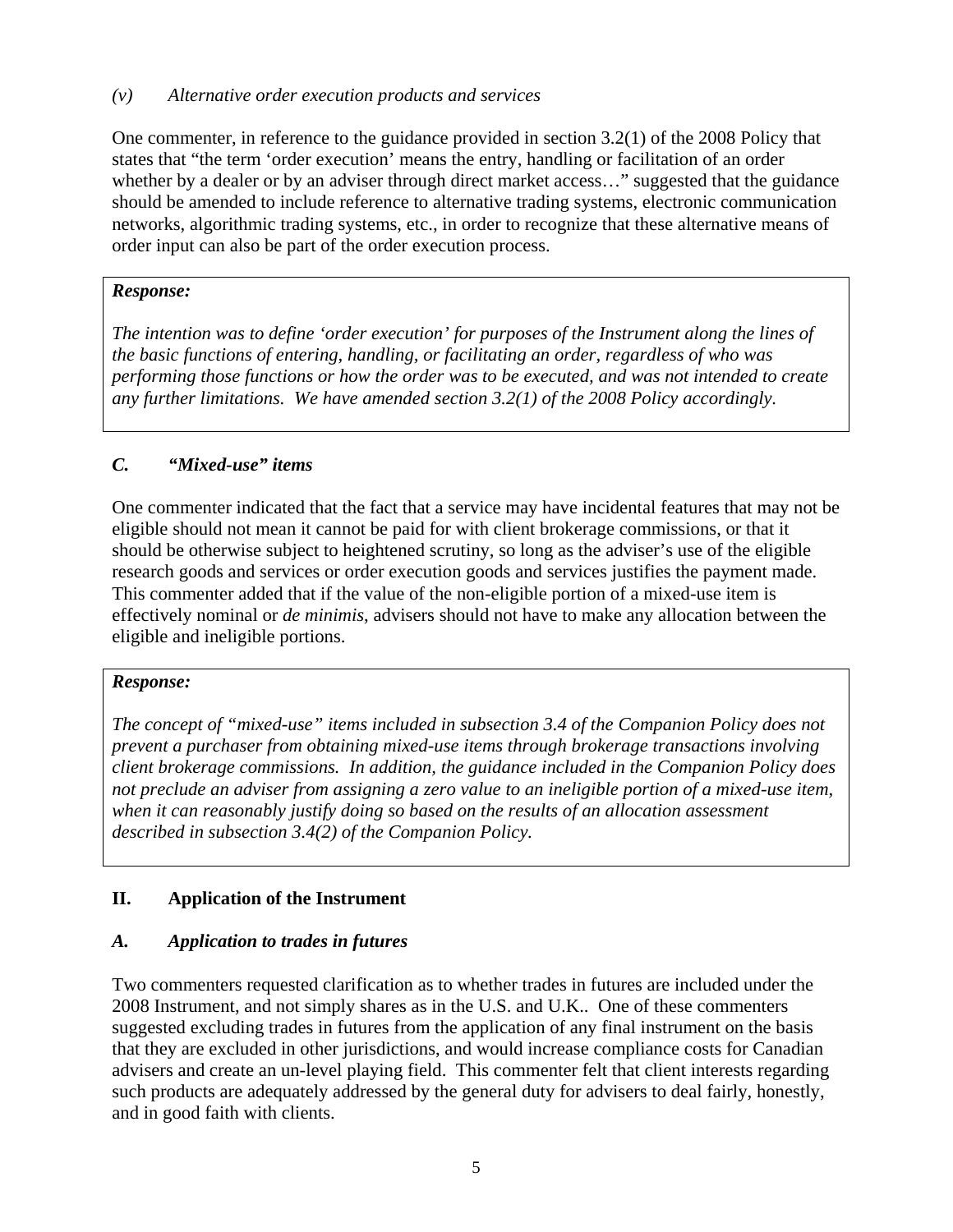*Section 2.1 of the 2008 Instrument stated that the "Instrument applies to…any trade in securities…where brokerage commissions are charged by a dealer". The Instrument was intended to apply to trades in a futures contract to the extent that the futures contract would meet the definition of a security, and brokerage commissions were charged in connection with the trade (i.e., a commission or similar transaction-based fee has been charged for a trade where the amount paid for the security is clearly separate and identifiable).* 

*Given that in certain jurisdictions, the definition of "security" does not include futures contracts, changes have therefore been made to Part 1 of the Instrument to clarify this intention, and to reflect the CSA's view that the same conflicts and issues arise, regardless of the type of security involved.* 

### *B. Limitation of instrument to trades where brokerage commissions are charged*

One commenter suggested that the negative language in subsection 2.1(2) of the 2008 Policy regarding principal transactions could be made more useful if instead it was made into the more positive statement that advisers should look to the proposals in determining how to meet their standards of care in relation to principal transactions, given the general principles could be used as guidance for such transactions.

Another commenter was generally concerned with the lack of clarity regarding a manager's obligation to disclose other services received as a result of trades conducted on a principal basis. This commenter suggested that managers do have a responsibility to disclose to clients whatever information is available, and that such disclosure might include: a listing and description of the services received in conjunction with principal trades; an estimate of the total execution cost of principal trades based on industry estimates of average spreads for such trades; and an implicit estimate of the range of value attributable to the non-execution services received.

### *Response:*

*We have amended the guidance in subsection 2.1(2) of the Companion Policy to add that an adviser that obtains goods and services other than order execution in conjunction with principal trades where an embedded mark-up is charged is subject to its duty to deal fairly, honestly, and in good faith with clients, and its obligation to make reasonable efforts to achieve best execution when acting for clients. As a result, in our view, an adviser should consider the goods and services obtained in relation to its duty to deal fairly, honestly, and in good faith with its clients, and in its evaluation of best execution* 

*However, the Instrument does not expressly prohibit an adviser from obtaining goods and services other than order execution in conjunction with a principal trade where the amount paid for the security is not clearly separate and identifiable (e.g., because a mark-up is embedded in the total amount charged). Should an adviser decide to obtain goods and services other than order execution in conjunction with such trades, we note that it may be more difficult for an adviser to satisfy itself, and demonstrate, that it has met its duty to deal fairly, honestly, and in good faith with its clients, and its obligation to make reasonable efforts to achieve best execution, if it does not have sufficient information regarding the amount of an embedded mark-*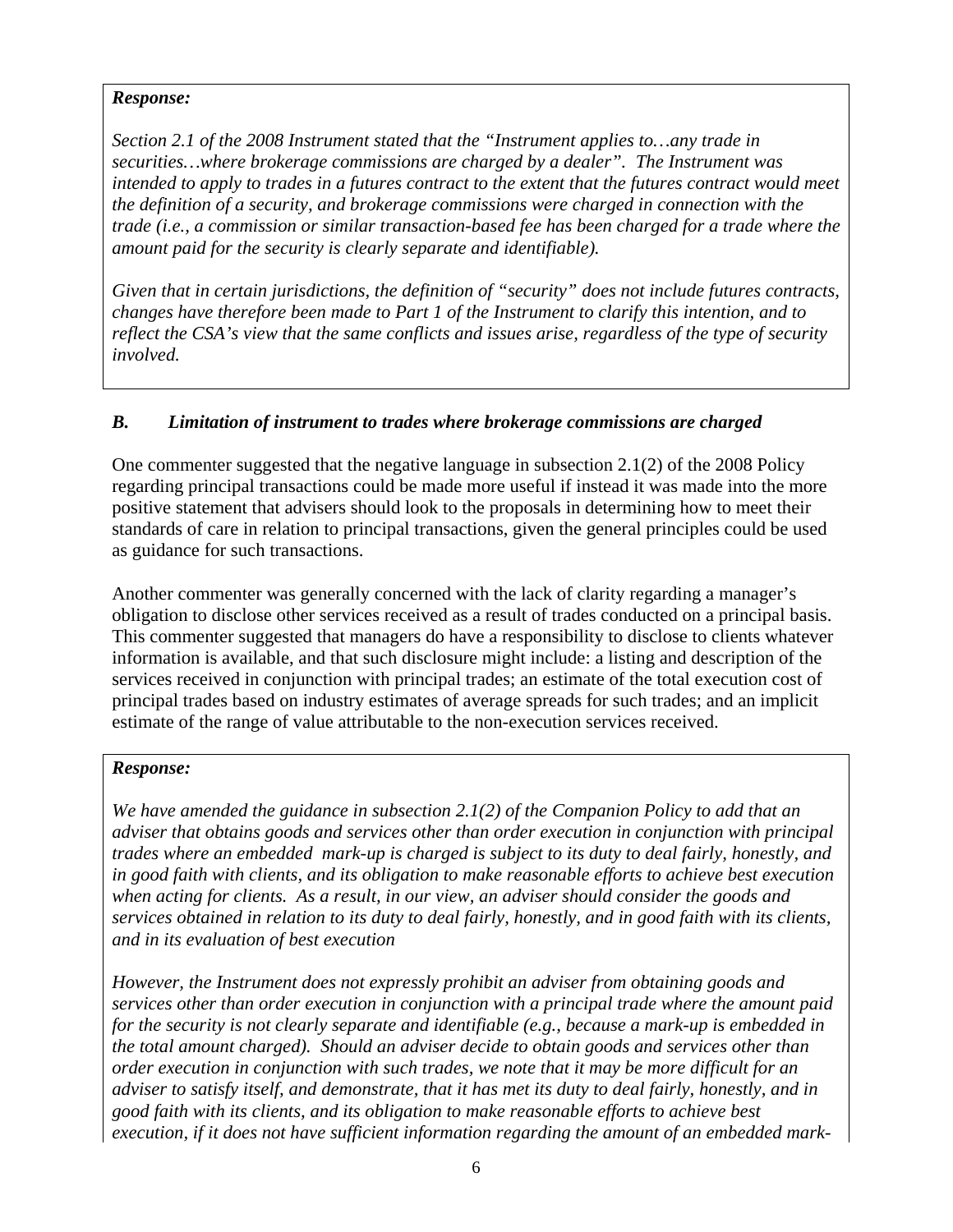*up that might have been charged in aggregate for the execution and additional goods and services obtained.* 

*In addition, an adviser that obtains goods and services other than order execution in conjunction with such a trade outside of the Instrument should also consider any relevant conflict of interest provisions, given the incentives created for advisers to place their interests ahead of their clients, when obtaining goods and services other than order execution in conjunction with such transactions. For example, we note that in connection with the conflict of interest provisions included in section 13.4 of NI 31-103 – Registration Requirements and Exemptions, an adviser would have to consider issues such as how to control the existing or potential conflicts of interest associated with the use of client assets in such a manner, and whether and what disclosure it might need to provide to clients regarding the nature and extent of the conflicts of interest.* 

*We will continue to monitor the use of such principal trades to obtain goods and services other than order execution, and will consider whether the Instrument should be amended in the future to bring such trading within the scope of the Instrument.* 

# *C. Application to unsolicited goods and services*

One commenter questioned whether the 2008 Instrument would capture companies that have made a policy decision not to use "soft dollars" and to pay basic order execution prices. This commenter suggested that in such cases, brokers often still provide unsolicited research goods and services, that are then used, and questioned whether this would mean the adviser would now need to implement expensive systems and a number of policies and procedures to deal with the conflict of interest and the requirements of the 2008 Instrument.

Another commenter suggested that an adviser should not be required to identify, allocate cost to and/or pay for with its own funds, any unsolicited services received, whether or not used, so long as the dealer is providing such services to all of its clients on the same basis regardless of the commission rates charged. Another commenter making the same suggestion added that it should instead be the dealers' responsibility to track what is offered for free.

Those two commenters also suggested that it did not appear that dealers are permitted to provide "free" services to their clients under the 2008 Instrument, which is important for attracting business. In addition, they added that it may not be cost effective for a dealer to remove embedded services/applications that may help with administrative functions rather than give it away for free, nor would it be practical for advisers to track all the services received, value which ones are used, and restrict the internal usage of those they are not valuing and/or paying for.

Another commenter requested clarification on what constituted "use" of permitted goods and services in the context of the guidance in subsection 4.1(4) of the 2008 Policy. This commenter questioned whether advisers can attribute a nil value to unsolicited research, even when read by staff, and suggested that more guidance on the CSA's expectations for tracking, using and valuing unsolicited research was needed.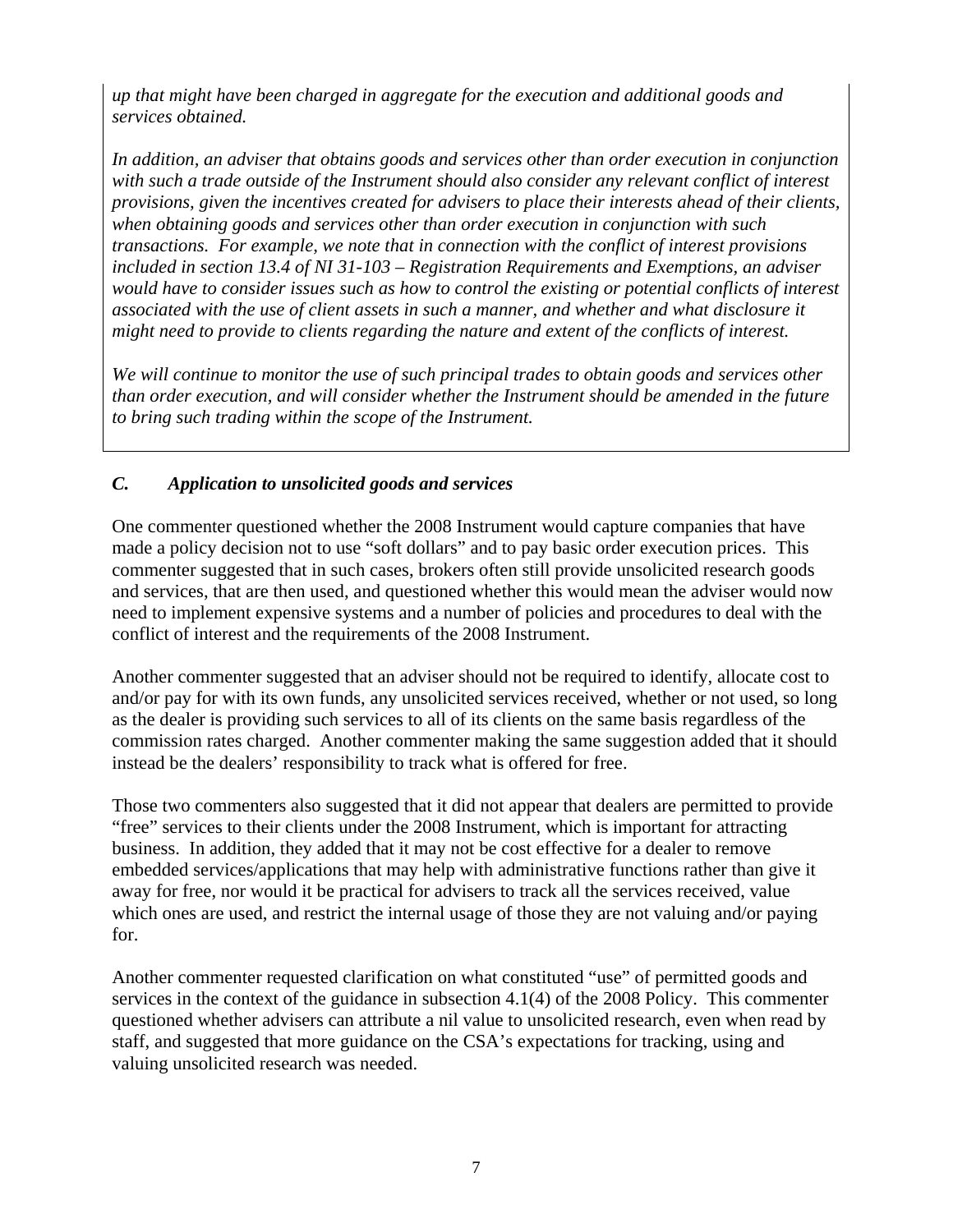*For purposes of determining whether or how goods and services used by the adviser that were received on an unsolicited basis should be considered under the Instrument, the guidance under subsection 4.1(5) of the Companion Policy provides the ability for the adviser to apply a more principles-based approach.* 

*The guidance in the Companion Policy has been amended to clarify that an adviser that is provided with access to or receives goods or services on an unsolicited basis should consider whether or how usage of those goods or services has affected its obligations under the Instrument as part of its process for assessing compliance with the Instrument.* 

*For example, if an adviser considers unsolicited goods or services as a factor when selecting dealers or allocating brokerage transactions to dealers, the adviser should include these goods or services when assessing compliance with the obligations of the Instrument, and should include these in its disclosure.* 

*We believe this approach provides flexibility to allow an adviser to make a determination regarding the treatment of unsolicited goods and services based on the specific circumstances.* 

*From the dealer's perspective, the Instrument does not prohibit a registered dealer from providing goods and services on an unsolicited basis.* 

### *D. Application to foreign advisers and sub-advisers*

One commenter stated that it would be unreasonable and impractical to impose the requirements of Proposed NI 23-102 on foreign advisers, particularly those under the jurisdiction of the SEC or the FSA. Another added that to do so would increase costs associated with using foreign subadvisers, which may result in increased management fees for clients, and could effectively reduce access to international expertise.

Another commenter that supported the view that Canadian investors should enjoy the same protections whether they are dealing with domestic or foreign advisers, indicated that it may not be practical, however, for a foreign adviser to comply with both their local requirements and their Canadian requirements if the two conflict. This commenter suggested that foreign advisers should have the option to comply with their local requirements provided that they make disclosure of that fact to potential investors, similar to a requirement proposed for NI 31-103 that foreign advisers disclose their use of an exemption from the Canadian rules to their Canadian clients.

Another commenter indicated that they welcomed a flexible approach regarding the application of a given regulatory regime, and that the ability to select a particular regulatory framework should be predicated on there being a reasonable relationship between the parties to the regulated arrangement and the jurisdiction whose regulations are sought to be applied – for example based on principal place of business or residence of the parties or location where services are delivered.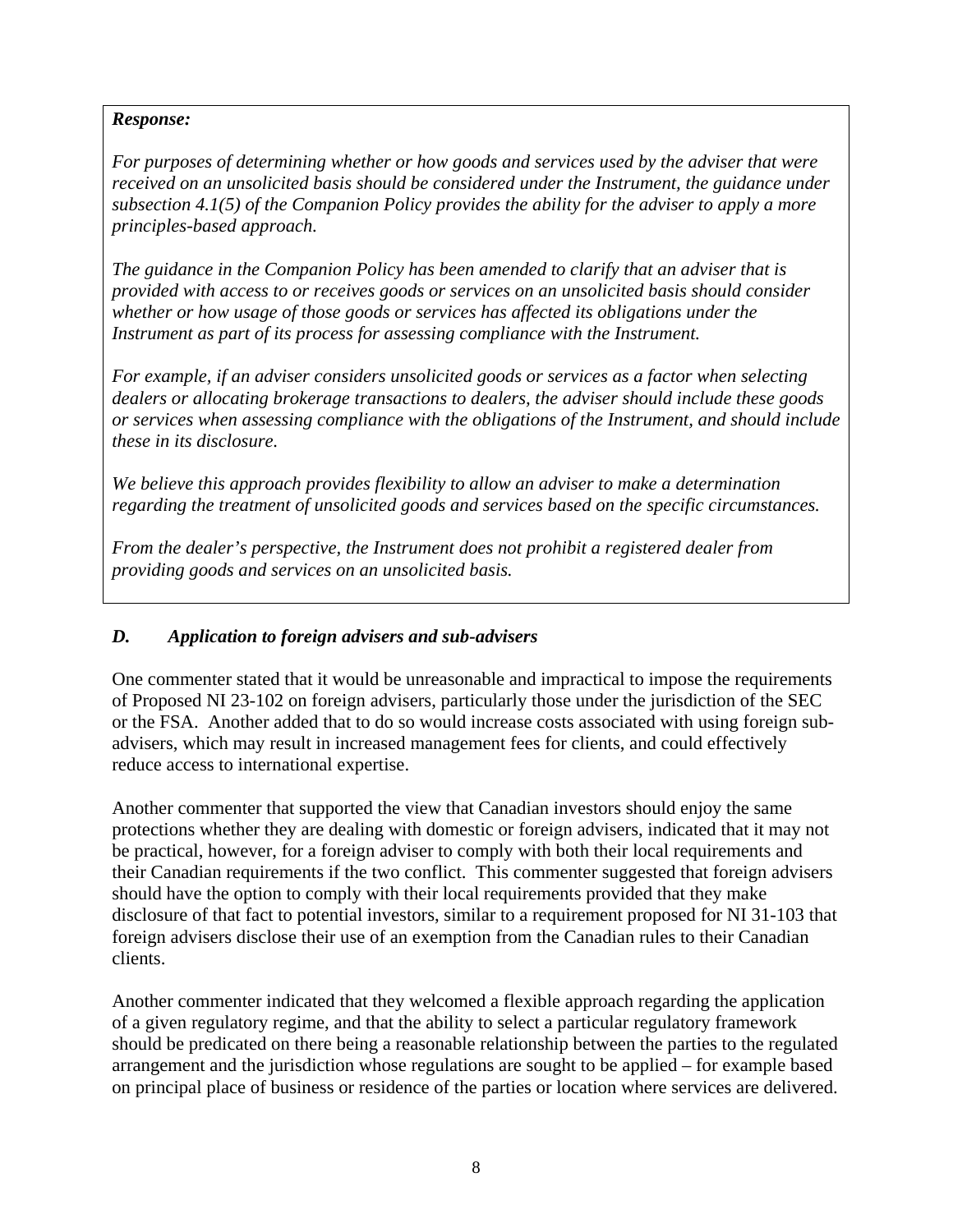*Subsection 2.1(1) of the 2008 Policy included a statement to clarify that the Instrument applies to advisers and registered dealers, and that the reference to "advisers" includes registered advisers and registered dealers that carry out advisory functions but are exempt from registration as advisers. A foreign adviser or sub-adviser not required to register in Canada by virtue of an exemption was not intended to be subject to the Instrument.* 

*Amendments have been made to Part 1 of the Instrument that should clarify this intention.* 

*We note that the question in the 2008 Notice was raised to solicit feedback on whether an adviser should have the flexibility to comply with the disclosure requirements of another regulatory jurisdiction.* 

# *E. Application to foreign dealers*

One commenter requested clarification regarding the application of the 2008 Instrument to non-Canadian registered dealers. This commenter indicated that it was unclear whether it would apply to foreign dealers registered in a Canadian jurisdiction, particularly for those cases where the foreign dealer has an arrangement with a foreign adviser servicing both Canadian and non-Canadian clients. This commenter suggested providing guidance that would allow any final instrument to apply only to goods and services provided to Canadian advisers, on the basis that the foreign dealer would not ordinarily be in a position to know whether any good or service provided to a foreign adviser involves the use of commissions generated from trades executed for Canadian clients.

### *Response:*

*Section 2.1 of the Instrument indicates that the Instrument applies to registered dealers. This would therefore include foreign dealers registered in a Canadian jurisdiction.* 

*We note that Part 5 of the Instrument would provide a foreign dealer registered in Canada, that believes it has just cause to be exempted from the Instrument, in whole or in part, with an opportunity to apply for such an exemption, subject to such conditions or restrictions as may be imposed in any such exemption.* 

### **III. Obligations under the Instrument**

### *A. Obligations of advisers*

### *(i) Allocation of benefits to clients*

Two commenters requested further clarification on the first sentence of subsection 4.1(3) of the 2008 Policy which stated that "A specific order execution service or research service may benefit more than one client, and may not always directly benefit each particular client whose brokerage commissions were used as payment for the particular service." One commenter specifically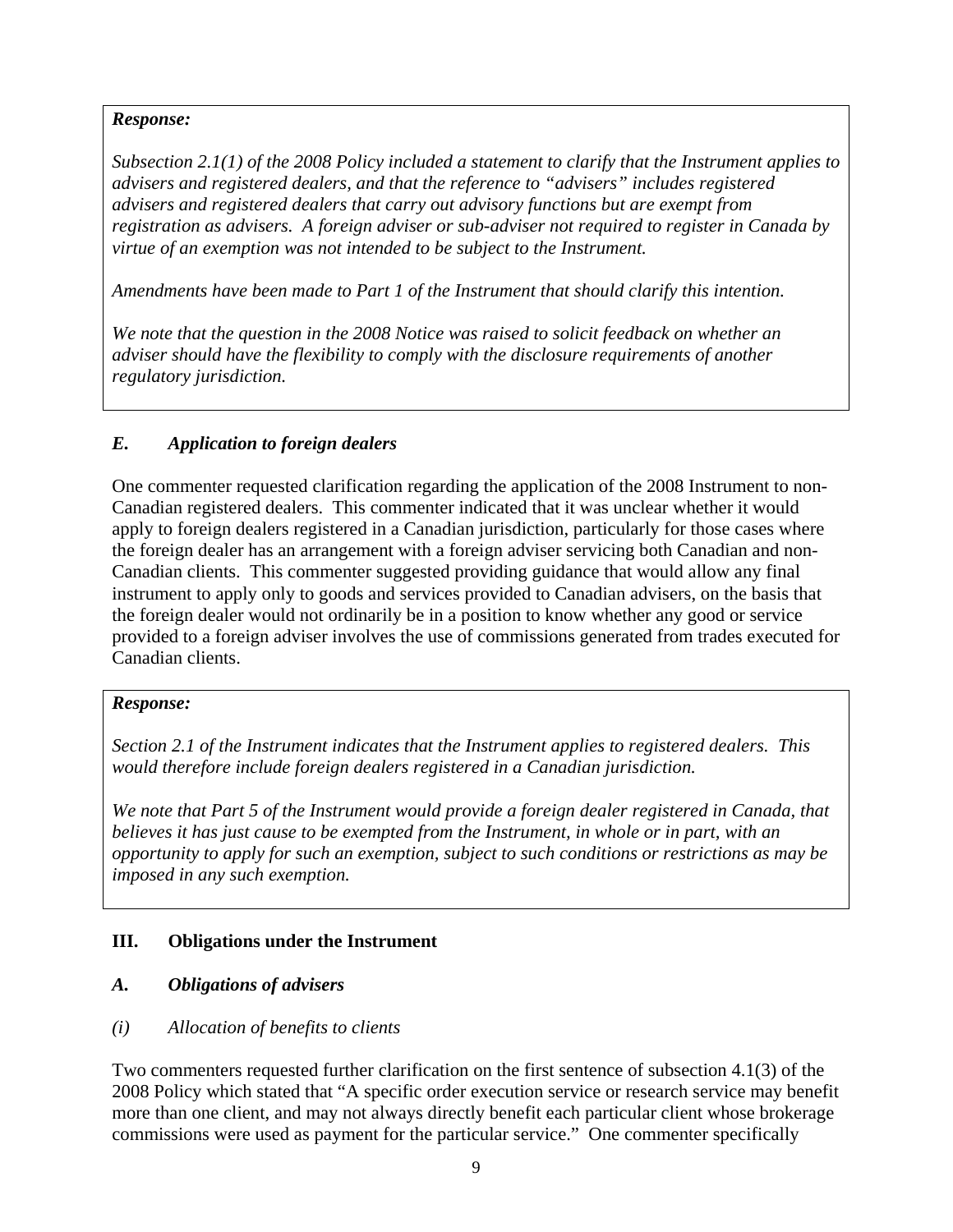sought confirmation that "directly" does not infer an intangible benefit that the investment adviser may not be capable of identifying, while the other suggested amendments to clarify that the benefit to clients can occur "over time".

Two others commented on the second sentence of subsection 4.1(3) of the 2008 Policy which stated that "… the adviser should have adequate policies and procedures in place to ensure that all clients whose brokerage commissions were used as payment for these goods and services have received fair and reasonable benefit from such usage." One commenter suggested that a general statement should be added to clarify that where an investment fund is concerned, the client generating the brokerage commissions is the fund as a whole and not the individual investor. The other suggested that the standard "fair and reasonable benefit" is unrealistic given that research services typically benefit clients generally, because it is difficult, if not impossible, to track benefits to specific clients.

### *Response:*

*The statement in subsection 4.1(3) of the 2008 Policy that included the word "directly" was intended to acknowledge concerns of some of the commenters to the 2006 Instrument that goods and services received typically benefit a number of clients, and may not always be specifically matched to each client account generating the commissions. The difficulties in matching goods and services paid for to each client account is also the reason why advisers should have adequate policies and procedures in place, and apply those policies and procedures, so that, over time, all clients receive fair and reasonable benefit.* 

*We agree that these benefits can occur "over time" and have amended subsection 4.1(4) of the Companion Policy accordingly (formerly subsection 4.1(3) of the 2008 Policy).* 

*We do not think that, for purposes of the guidance in subsection 4.1(4) of the Companion Policy, it would make any difference whether the adviser were to consider the client to be the investment fund or the individual investors in the fund, as the benefit to the fund should represent the sum of the proportional benefit conferred on the individual investors in the fund.* 

# *B. Obligations of Dealers*

Two commenters requested clarification on the proposed obligations for dealers, and the expected level of due diligence to be performed by dealers in meeting their obligations when assessing the eligibility of goods and services being paid for through brokerage transactions involving client brokerage commissions, given that in many cases, the dealer will never see the end product provided by a third-party service provider, and will not know how it is used by the adviser. These commenters felt that in most cases the consumer of the service was the only person that could provide a meaningful evaluation.

As a result, these commenters suggested that due diligence should only be required to be performed by dealers on services that are proposed, sponsored or offered by the dealer to the adviser. It was also suggested that dealers should only be responsible for ineligible uses or payments if the dealer had actual or constructive knowledge, or ought to have known, of the ineligibility.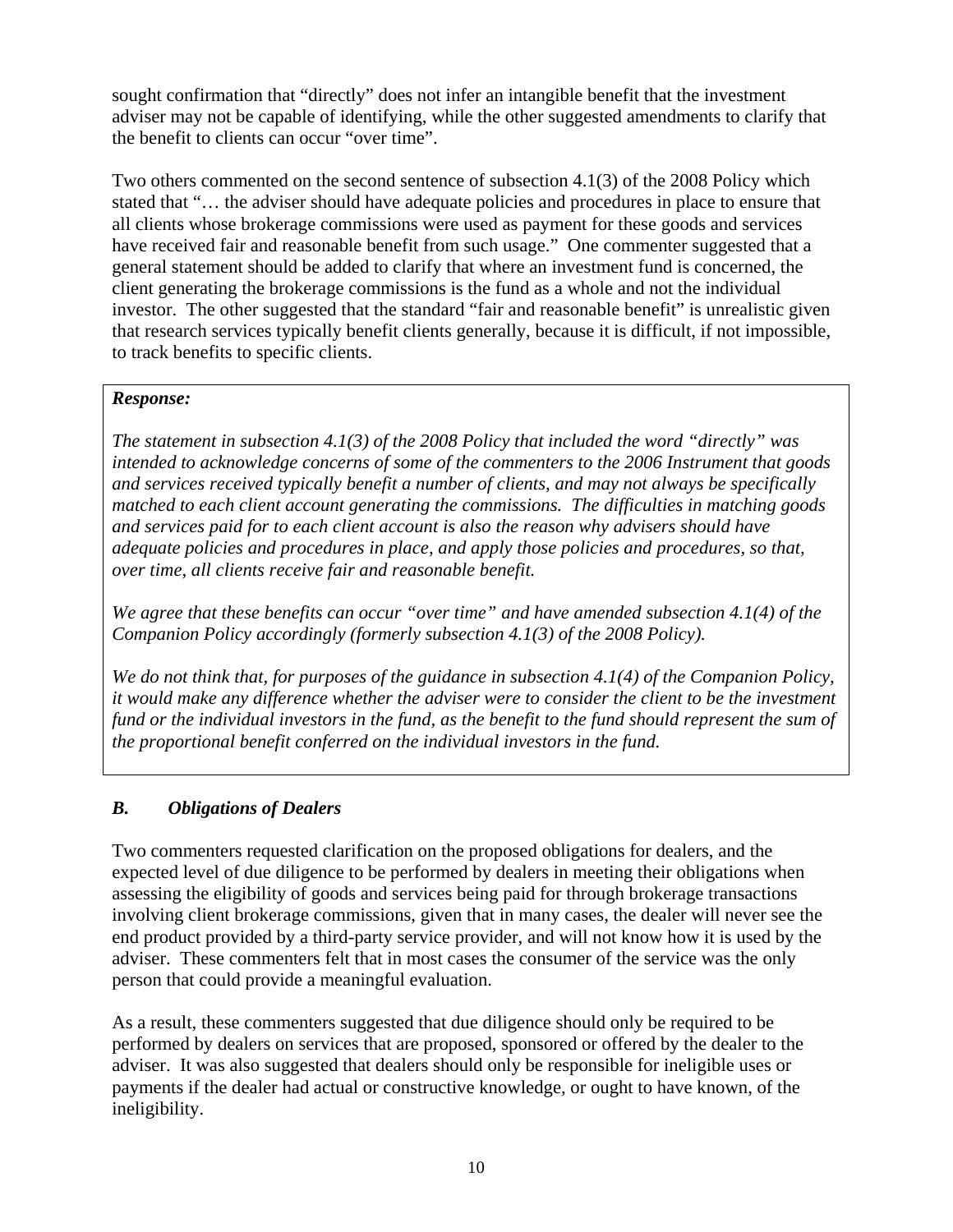*The Instrument indicates that dealers must not accept, or forward to a third party, client brokerage commissions, or any portion of those commissions, in return for the provision to an adviser of goods or services by the dealer or a third party, other than order execution goods and services or research goods and services.* 

*To meet this obligation, we would expect that a dealer, in conjunction with a trade that is subject to the Instrument, would have to make an assessment that the goods and services being paid for, or for which it has been asked to pay for, meet the definitions of order execution goods and services or research goods and services. We have amended section 4.2 of the Companion Policy to reflect this view.* 

*We think that a dealer should be able to identify when a good or service clearly does not meet the definition of order execution goods or services or research goods and services, including when it has been asked by an adviser to pay a third-party invoice. When it is not clear as to whether the good or service meets one of the definitions, or when the description on the invoice is insufficient to determine the nature of the good or service, an inquiry should be made with the adviser before accepting payment or agreeing to pay.* 

# **IV. Disclosure**

## *A. Narrative disclosure*

*(i) General* 

One commenter strongly agreed with the focus on narrative disclosure requirements regarding the nature and scope of services received. This commenter also noted that the SEC had proposed amendments to its Form ADV subsequent to the publishing of the 2008 Instrument, and suggested that the narrative disclosure should include a meaningful discussion of the potential conflicts of interest, as was included in the proposed Form ADV. Another commenter suggested that the current and proposed Form ADV qualitative disclosure regime of the SEC clearly addresses the CSA's goal of increased transparency and accountability with respect to brokerage commission practices.

### *Response:*

*For purposes of the disclosure requirements in the Instrument, we have not specifically required explicit statements regarding the conflicts of interest that arise when an adviser obtains goods and services other than order execution in connection with client brokerage commissions.* 

*However, we note that subsection 13.4(3) of NI 31-103 requires disclosure, in a timely manner, of the nature and extent of the conflict of interest to the client whose interest conflicts with the interest identified, if a reasonable investor would expect to be informed of a conflict of interest identified under subsection 13.4(1) of NI 31-103. The guidance provided in section 13.4 of the Companion Policy 31-103CP indicates that, among other things, the disclosure should explain the conflict of interest and how it could affect the service the client is being offered.*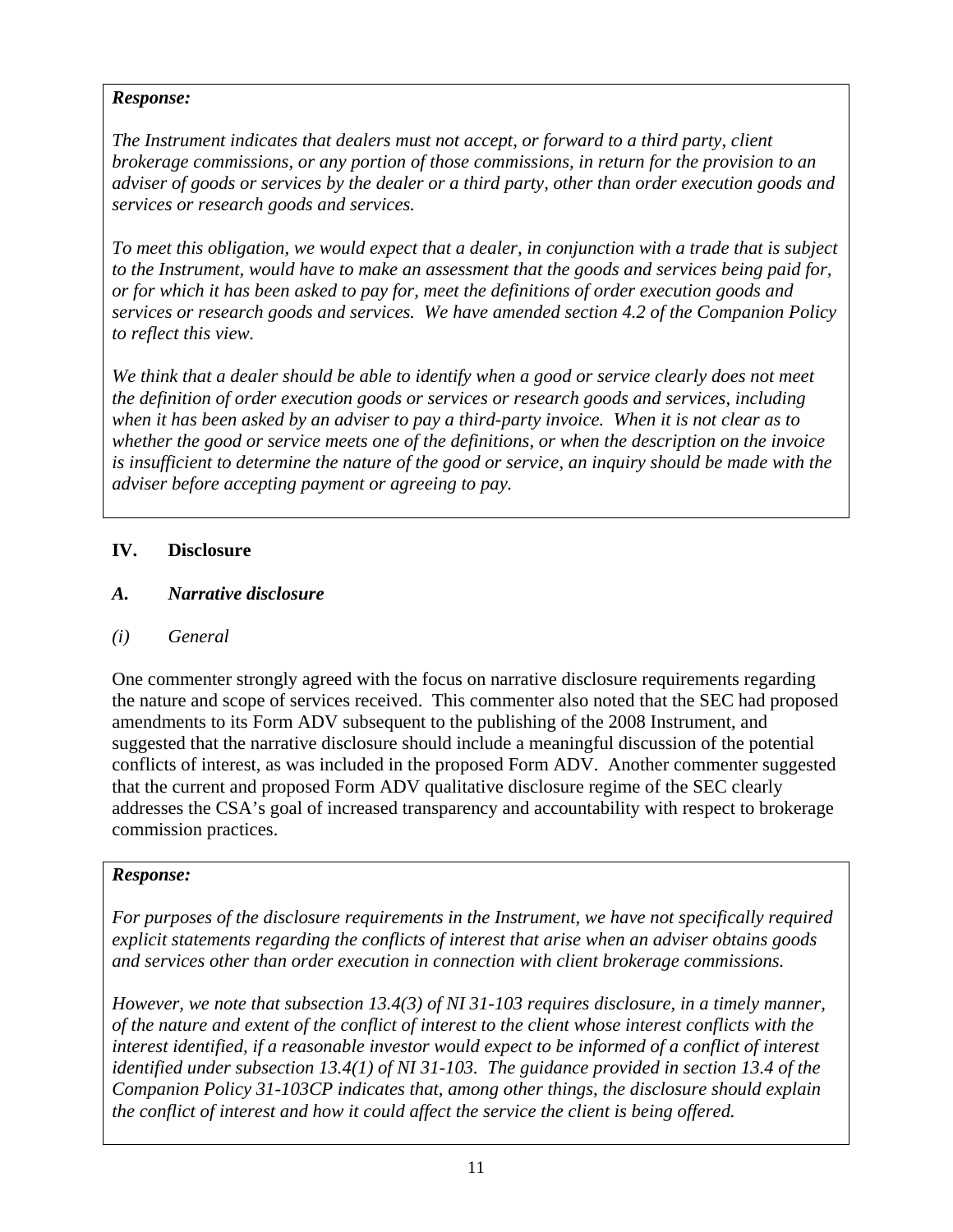*In our view, under subsection 13.4(3) of NI 31-103, an adviser should also explicitly identify and explain the conflicts of interest inherent when obtaining goods and services other than order execution in connection with client brokerage commissions, and how those conflicts could affect the service the client is being offered.* 

## *(ii) Disclosure of dealer and third-party suppliers, along with types of goods and services*

Four commenters raised concerns with the proposed requirement in paragraph 4.1(c) of the 2008 Instrument to disclose the names of dealers and third-party suppliers, and the types of goods and services provided.

Three of these commenters generally were of the view that it would be unduly cumbersome and burdensome to produce such lists, particularly if produced at anything other than the firm-wide level, and questioned the utility to clients, for example given each manager may utilize different services for each client account or the same series of services for all client accounts. One of these commenters suggested that a general description of the goods and services received, and the types of broker-dealers utilized would be sufficient for clients.

The other of the four commenters referred to above raised concerns relating to competitive advantage, suggesting that disclosure of the suppliers and the nature of the goods and services received constitutes proprietary competitive information. This commenter believed the likelihood of the disclosure becoming public was relatively high, and suggested making this disclosure item an "upon request" requirement to allow for the privacy of information, while making the disclosure more meaningful as a client will make such a request only if they consider it to be important. This commenter also noted that disclosure requirements similar to those proposed in paragraph 4.1(c) of the 2008 Instrument currently exist for mutual funds under Form 81-101F2, and suggested that adopting a different "upon request" approach for any final instrument could be justified for pooled funds, as these private funds are sold to accredited investors and not to the general public, as are mutual funds.

### *Response:*

*We continue to believe that clients would find disclosure of the types of goods and services acquired in connection with brokerage transactions involving client brokerage commissions to be useful information. Subsection 5.3(4) of the Companion Policy continues to include guidance that the disclosure of each type of good or service should be sufficient to provide adequate description of the goods or services received (e.g., algorithmic trading software, research reports, trading advice, etc.)* 

*Based on the comments received, we agree that, for some clients, disclosure of a list of dealers and third-party suppliers may not be useful information. As a result, we have amended the Instrument to reflect an 'upon request' approach to the disclosure of the names of dealer and third-party suppliers, except in relation to affiliated entities.* 

*Given the conflicts of interest inherent in any dealings involving affiliated entities, we continue to believe that the names of affiliated entities and the types of goods or services each such entity provided should be separately identified and disclosed to all clients, at least annually. This*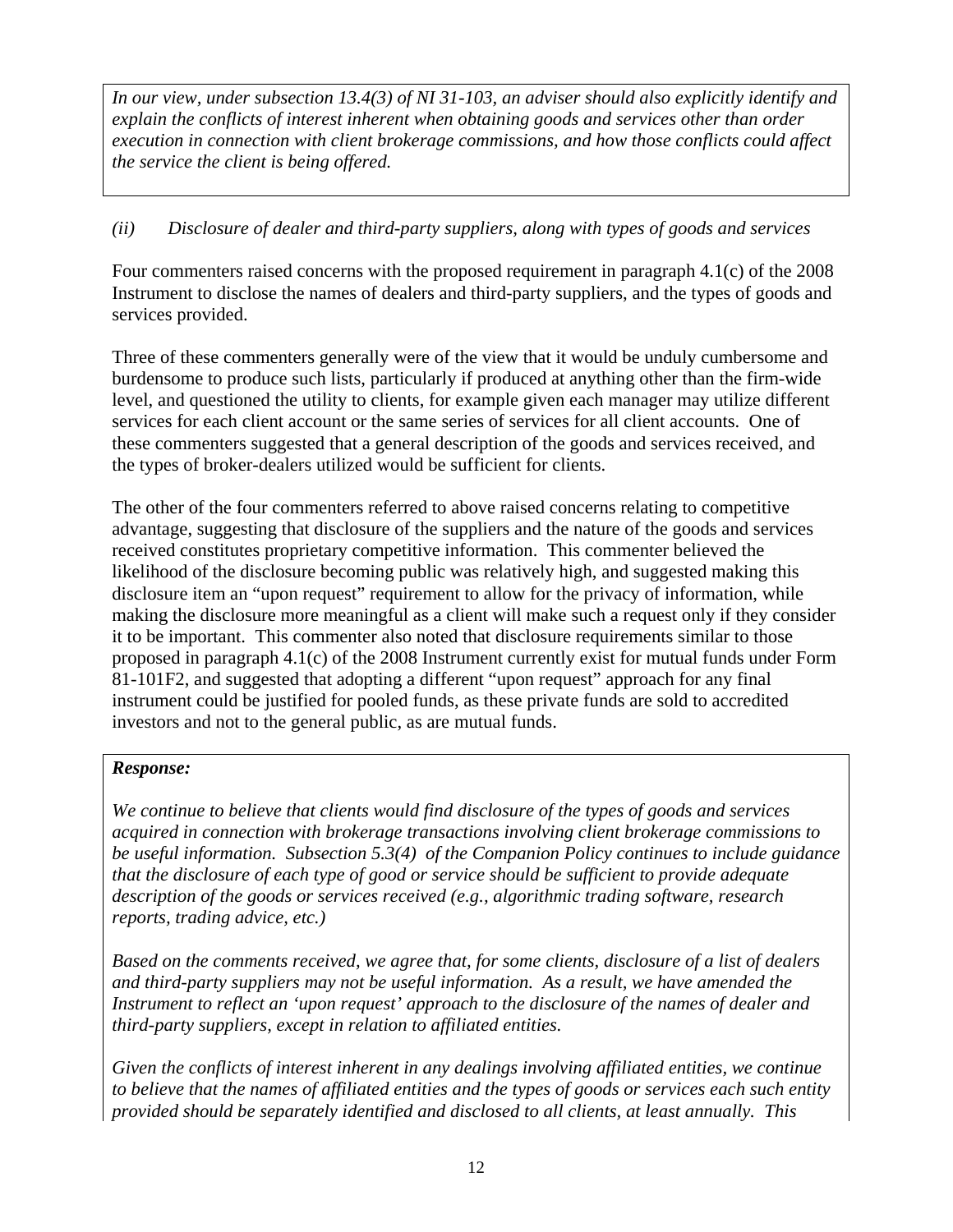*disclosure should not only assist with the identification of potential conflicts of interest, but should also increase accountability on the part of the adviser in relation to such dealings. Amendments are being proposed to Form 81-101F2 – Contents of Annual Information Form and Form 41-101F2 – Information Required in an Investment Fund Prospectus to require narrative soft dollars disclosure for investment funds that is similar to the disclosure required under Part 4 of the Instrument.* 

# *B. Quantitative disclosure*

# *(i) General*

Most of the commenters raised general questions or concerns with the quantitative disclosure requirements proposed in paragraph 4.1(g) of the 2008 Instrument that would require advisers to make, on an aggregated basis, a reasonable estimate of the portion of those aggregated commissions representing the amounts paid for goods and services other than order execution. Of less concern was the disclosure of total client brokerage commissions proposed in paragraph 4.1(f). Commenters generally questioned the usefulness to clients and need for the proposed quantitative disclosure, and raised concerns with the difficulties and costs associated with meeting these requirements. Some of the more specific comments provided are as follows:

- the bundled nature of proprietary goods and services, and the differing levels of information that may be provided by willing dealers, will lead to subjectivity and differences in advisers' estimates and estimate methodologies, and will result in disclosure that cannot be compared across advisers, and may be confusing or even meaningless for investors;
- it may not be possible to obtain the necessary information from sub-advisers to meet the disclosure requirements, when those sub-advisers are not required by the laws in their jurisdiction to maintain such information, or the disclosure would likely be inconsistent between advisers as a result of the differing levels of information likely to be received from sub-advisers;
- experience in the U.K. with the IMA Pension Fund Disclosure Code suggests that without a methodology provided for estimating research and execution costs, advisers have adopted varied and inconsistent methodologies – for example, by valuing research and deeming the remainder execution; by valuing execution and deeming the remainder research; or estimating the cost to reproduce the research;
- quantification of the components of bundled commissions will be difficult, and therefore costly;
- the actual cost of trade execution has so many variables that it is practically impossible to individually value them on a per trade basis;
- both advisers and dealers view the costs of trading as relationship pricing where services are often offered as part of an overall package, making value very subjective;
- it would be unworkable for small firms, and extremely difficult for even the larger firms, to accurately allocate commissions;
- new systems would be required to track and value the commission usage, and any differences in disclosure requirements between Canada and the U.S. may add further complications or costs for advisers doing business in both jurisdictions;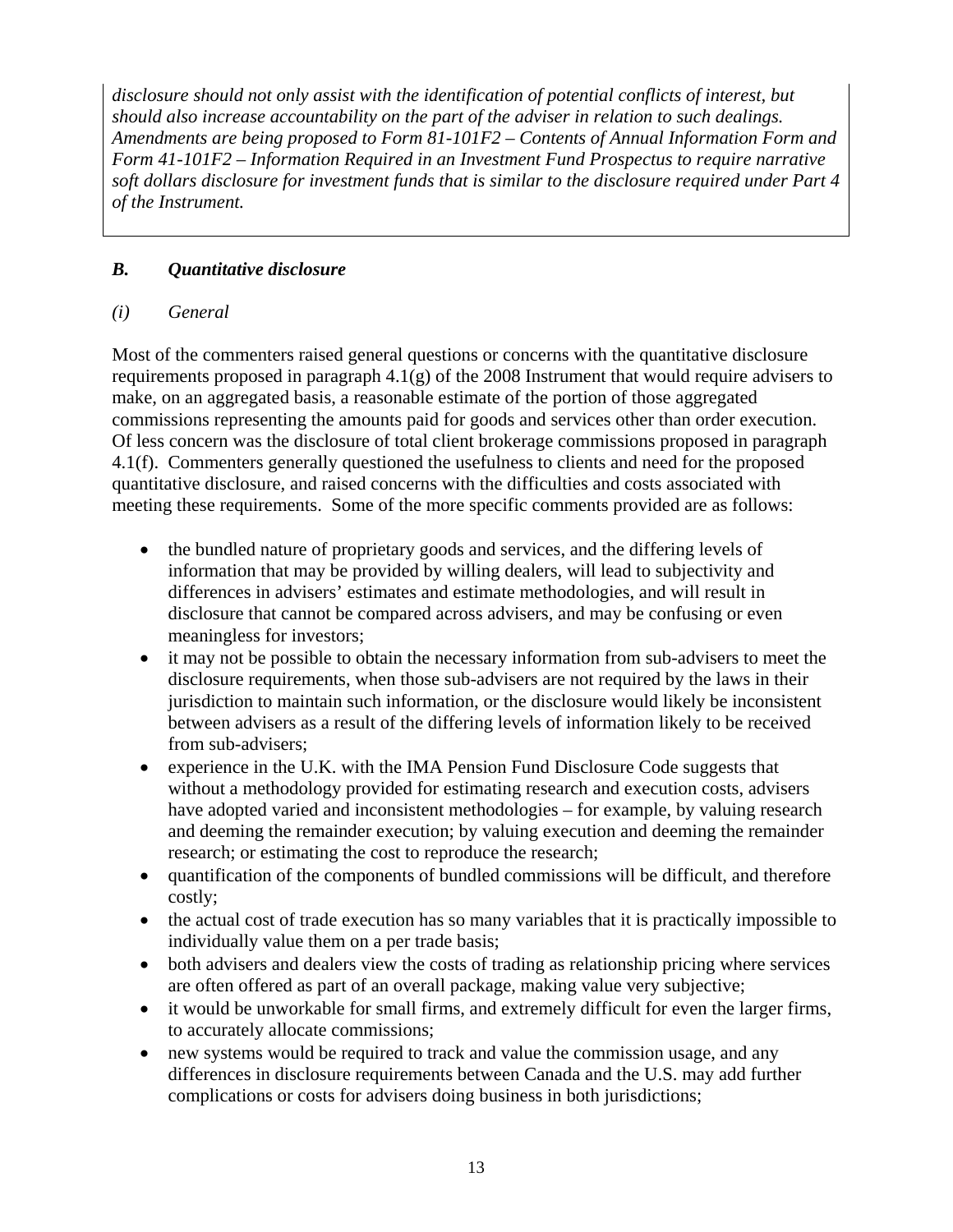- the majority of jurisdictions cited in IOSCO's report *Soft Commission Arrangements for Collective Investment Schemes* issued in November 2007 did not appear to require the quantitative disclosure proposed in the 2008 Instrument;
- many clients do not typically request from their advisers, and are not interested in receiving, the type of information proposed to be disclosed; and
- experience in the U.K. has shown that even the most sophisticated investors are not using the disclosure provided, and the movement in the U.S. is towards refocusing on what questions should be asked rather than prescribing standard industry disclosure.

Generally, many of the commenters suggested that if the quantitative disclosure requirements proposed in the 2008 Instrument were to be approved, then a requirement should be imposed on dealers to provide advisers with estimates of the costs of goods and services provided in addition to the execution cost of trades (whether as a dollar amount or a percentage), as they are in a much better position to estimate such costs. Various commenters also suggested alternatives to the proposed quantitative disclosure requirements that they thought may be more useful for clients, as follows:

- disclosure of just the total brokerage commissions paid by the client, and an aggregated total of client brokerage commissions paid;
- disclosure of an aggregate percentage of client brokerage commissions associated with the payment made for independent third-party research and other services on a firm-wide basis, or disclosure of a ratio of total firm-wide commission costs to the assets managed, instead of disclosure of the aggregate commissions paid by the firm across all accounts which could result in the disclosure of confidential and proprietary information, and adversely impact an adviser's business;
- disclosure of the total amount of soft dollar expenses in relation to metrics such as total assets under management or total commissions paid;
- disclosure of an investment fund or account's portfolio turnover rate and trading expense ratio, as is currently required for investment funds under NI 81-106; and
- quantification of only the third-party goods and services, with payments for independent third-party research goods and services and goods and services being tracked across client accounts individually and across the firm in aggregate.

### *Response:*

l

*Based on the comments received and in light of developments in the U.S., including the proposed amendments to the SEC's Form ADV<sup>1</sup> , we have decided not to proceed with quantitative disclosure requirements at this time.* 

*We will continue to monitor industry developments and developments in other regulatory jurisdictions to determine whether it might be appropriate to propose quantitative disclosure requirements at some point in the future.* 

In the interim, we believe that the narrative disclosure requirements will help to provide useful *information to clients, and to increase accountability on the part of advisers.* 

<sup>&</sup>lt;sup>1</sup> The SEC proposed amendments to Form ADV on March 3, 2008 under Release No. IA-2711; 34-57419; File No. S7-10-00.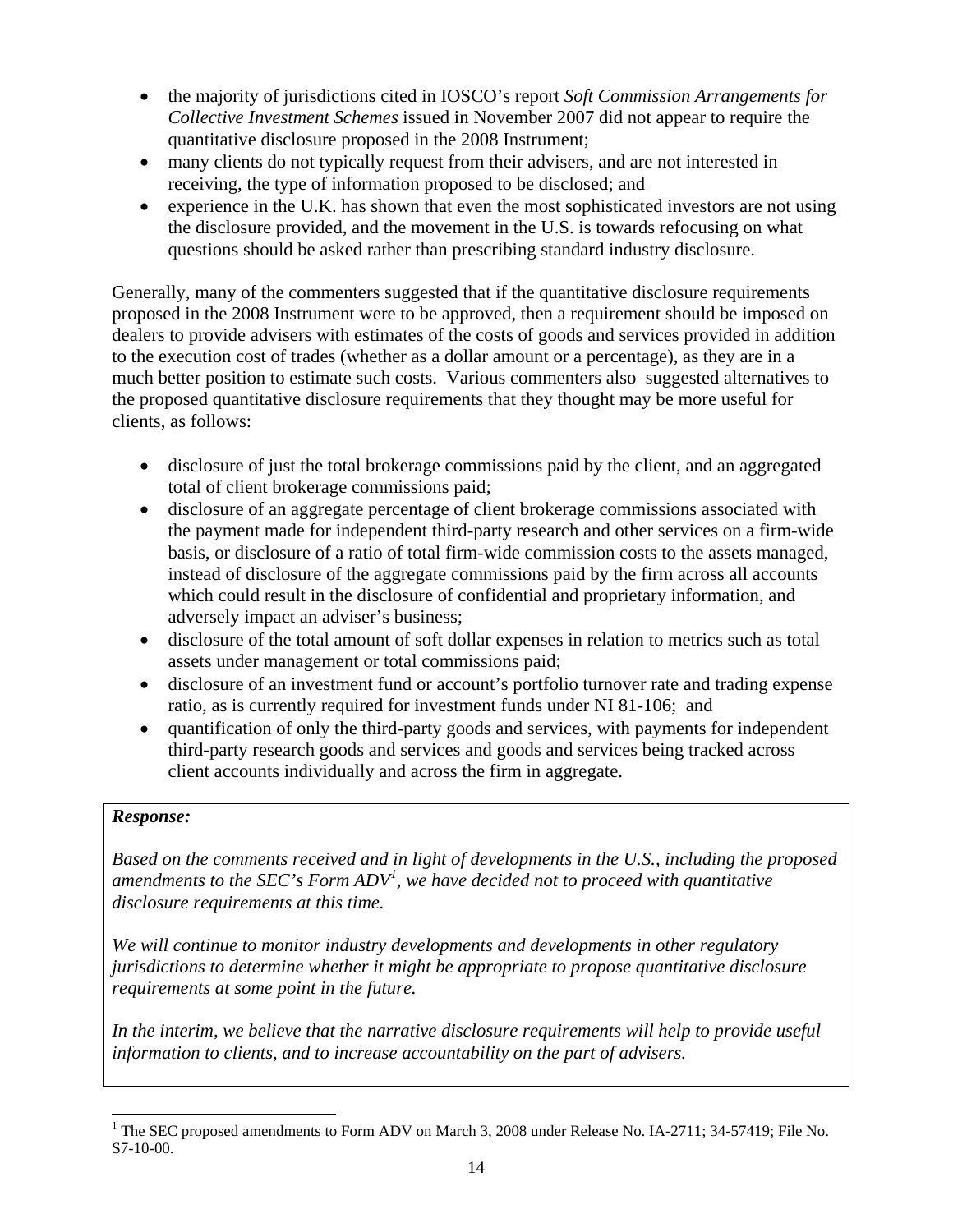#### *(ii) 'Reasonable estimate' standard*

Five commenters raised specific concerns with the 'reasonable estimate' standard proposed under paragraph 4.1(g) of the 2008 Instrument relating to the estimation of the portion of aggregated client brokerage commissions representing amounts paid for goods and services other than order execution. These commenters were generally of the view that the more appropriate standard would be that currently included in NI 81-106, which requires quantification of the amount paid for goods and services other than order execution "to the extent the amount is ascertainable". The reasons for this view included:

- a 'reasonable estimate' standard may not be feasible, as evidenced by the vast majority of fund companies taking the view that proprietary research cannot be valued for purposes of disclosure under the lower 'ascertainable' standard in NI 81-106;
- the standard for investment funds requires disclosure if the adviser can obtain information about costs, and does not require a "guess" as to the amounts to use when otherwise unable to obtain the needed information; and
- funds have already built systems and developed reporting to comply with the NI 81-106 standard, and to meet the 'reasonable estimate' standard, a model will have to be created that ties to accounting records, and that can be supported and audited.

In addition to the general view that the 'ascertainable' standard of NI 81-106 should instead be adopted, one of the commenters suggested also adopting a position similar to that in the *Frequently Asked Questions on National Instrument 81-106* which states that in those cases where an investment fund cannot ascertain the value of the soft dollar portion, a statement should be included in the notes indicating that the soft dollar portion is unascertainable.

One other commenter suggested that if the CSA proposed to maintain the 'reasonable estimate' standard, that guidance would be needed on how this should be estimated given the abovementioned view of the majority of fund companies that proprietary research cannot be valued. If, instead, an 'ascertainable' standard is adopted, this commenter suggested completely deleting any requirement for the disclosure of the value of any portion of research, as disclosing the value of this research, but not the value of proprietary research, creates an unlevel playing field between these two types of research based on source, and may provide incentives for advisers to send trades to dealers for reasons other than best execution. This commenter also argued that in its own experience, quantifying only third-party research would significantly understate soft dollar use and be highly misleading to investors.

Two commenters suggested that the related investment funds disclosure contained in NI 81-101 and NI 81-106 should be made consistent with the disclosure included in any final instrument, regardless, in order to avoid increased costs, compliance burdens, and confusion.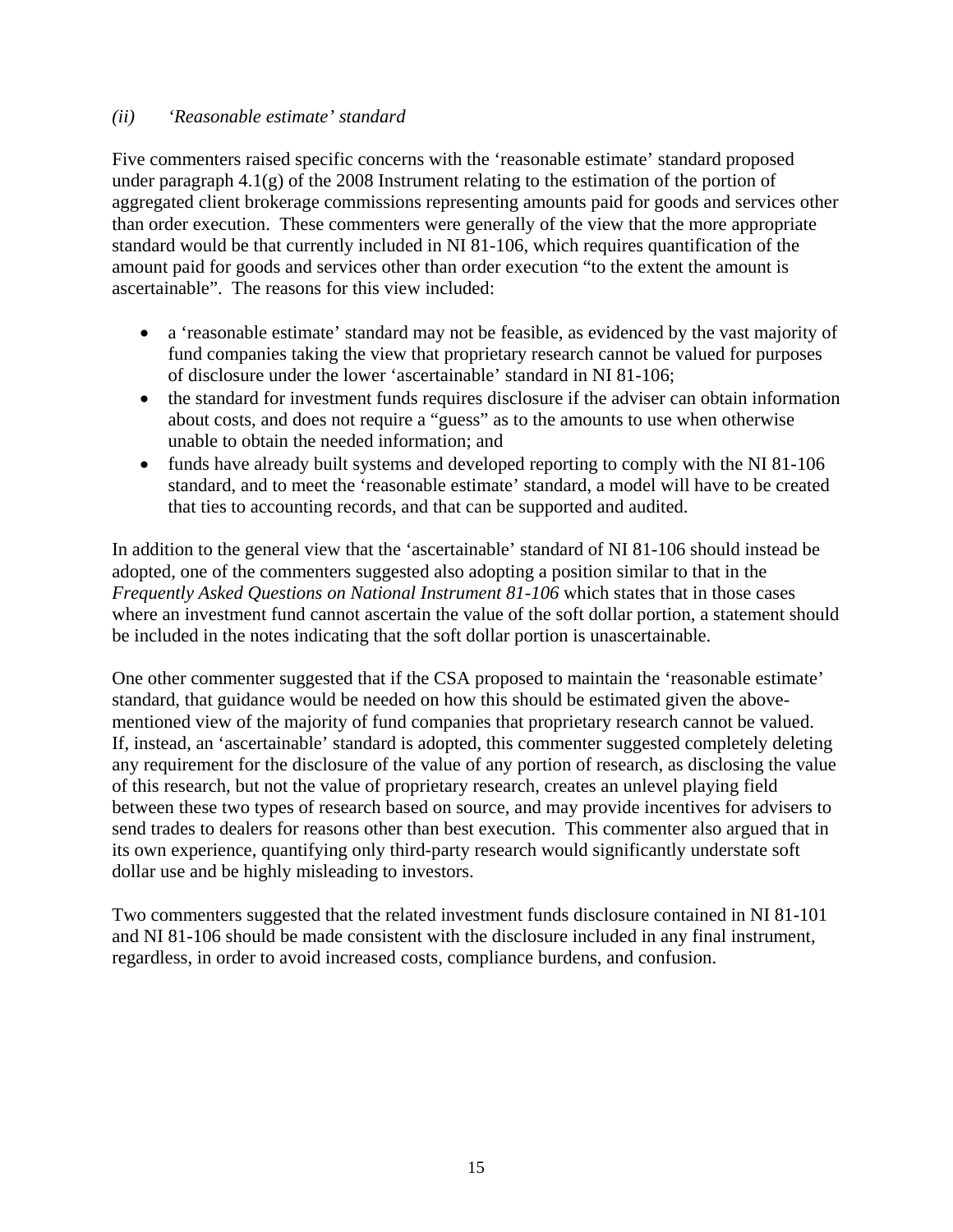*As noted earlier, we have decided not to proceed with quantitative disclosure requirements at this time.* 

*We note that investment funds should refer to the quantitative disclosure requirements under NI 81-106 and the related guidance in Companion Policy 81-106CP, and to the additional information provided in CSA Staff Notice 81-315 – Frequently Asked Questions on National Instrument 81-106 Investment Fund Continuous Disclosure.* 

*The quantitative disclosure requirements applicable to investment funds under subparagraph 3.6(1)3 of NI 81-106 have been maintained. The reasons for maintaining these requirements include that disclosure under NI 81-106 would not only inform, to the extent ascertainable, the amount of commissions paid for goods and services other than order execution, but would also provide information relevant to other amounts disclosed under NI 81-106, such as the trading expense ratio (which expresses portfolio transaction costs as a percentage of net assets), and that NI 81-106 applies to a narrower scope of advisers (i.e., applies to advisers to an investment fund).* 

*(iii) Presentation of quantitative disclosure – Comments on Question 2 from the 2008 Notice* 

*Question – What difficulties might be encountered by requiring the estimate of the aggregated commissions to be split between order execution and goods and services other than order execution? What difficulties might be encountered if instead the requirement was for the aggregate commissions to be split between research goods and services and order execution goods and services?* 

Most commenters' responses to this question focused on their concerns with the proposed quantitative disclosure, and the inherent difficulties in making any quantified estimates when bundled goods and services are involved. These concerns were discussed in more detail above in section B of this Part IV.

Of those commenters that did specifically address the subject of this question, two commenters did not see many difficulties with estimates being made based on a split between order execution and goods and services other than order execution. One of these commenters suggested that advisers could make this estimate by applying an average of the "execution-only" rates being charged by dealers, against trading volumes, with the remainder representing research and brokerage services over-and-above "execution only", which could then be split out further.

Another commenter suggested splitting trading cost estimates into execution-only costs, research services costs, and order execution services costs that add to the proficiency of the trade execution process, but noted that any such estimates may be difficult as execution-only costs vary from trade to trade because dealers have different cost structures, and the nature and difficulty of specific trades will vary. However, this commenter did not think that the fact that any quantitative disclosure would involve estimates was a valid reason for not making the disclosure. This commenter also added that as execution-only trading becomes more prevalent, industry standards for execution-only costs will be established for purposes of making the split.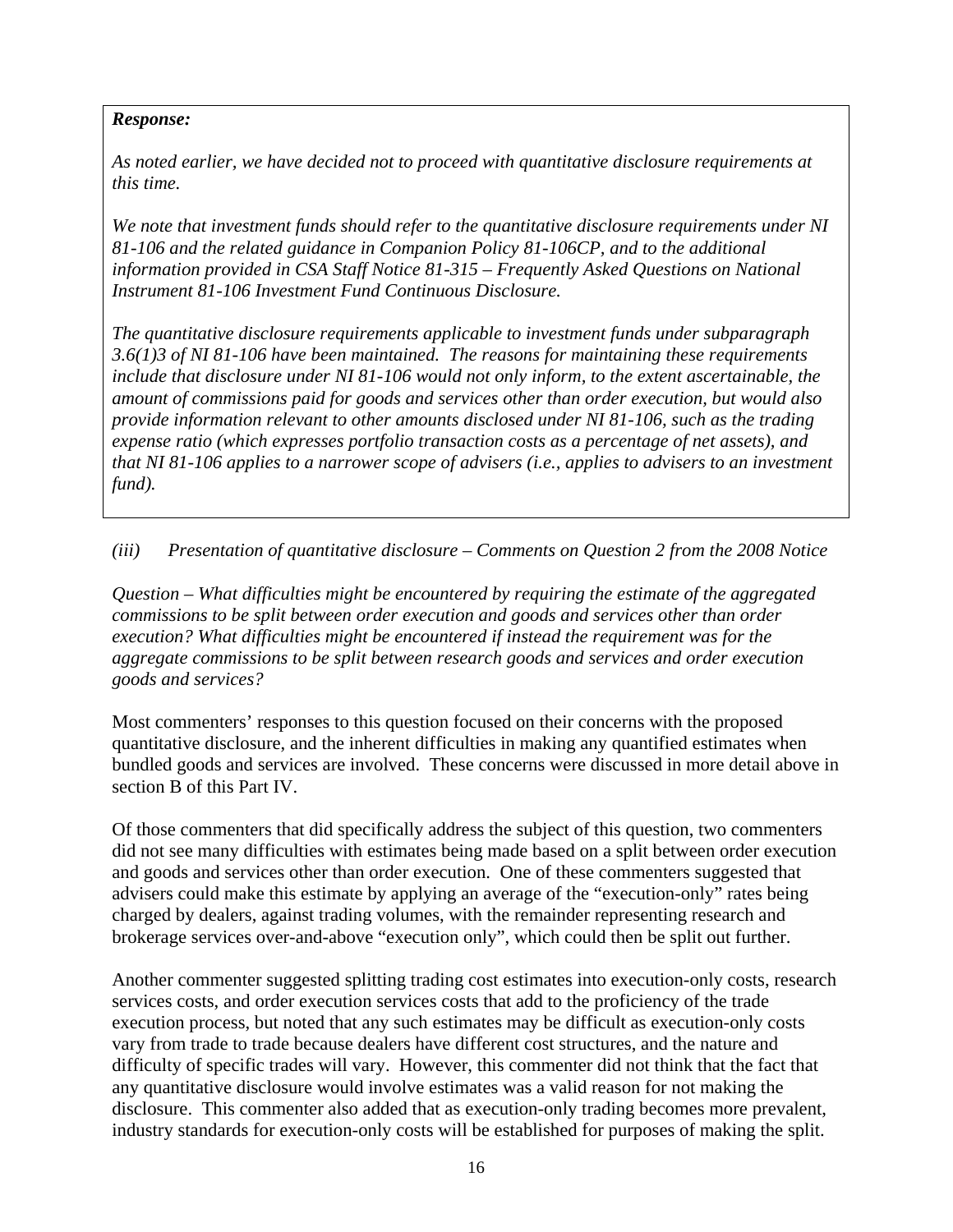Two commenters, however, argued that there is no standard "execution-only" commission rate that could be used to value execution services and indirectly derive the value of all other services given the variety of factors impacting a particular trade.

#### *Response:*

*As noted earlier, we have decided not to proceed with quantitative disclosure requirements at this time.* 

*We note that investment funds should refer to the quantitative disclosure requirements under NI 81-106 and the related guidance in Companion Policy 81-106CP, and to the additional information provided in CSA Staff Notice 81-315 – Frequently Asked Questions on National Instrument 81-106 Investment Fund Continuous Disclosure.*

#### *C. Other specific comments relating to disclosure*

*(i) Flexibility to follow disclosure requirements of another regulatory jurisdiction – Comments on Question 3 from the 2008 Notice* 

*Question – As order execution goods and services and research goods and services are increasingly offered in a cross-border environment, should the Proposed Instrument allow an adviser the flexibility to follow the disclosure requirements of another regulatory jurisdiction in place of the proposed disclosure requirements, so long as the adviser can demonstrate that the requirements in that other jurisdiction are, at a minimum, similar to the requirements in the Proposed Instrument? If so, should this flexibility be solely limited to quantitative disclosure given that the issues associated with differences in quantitative disclosure requirements between regulatory jurisdictions are likely greater than the problems associated with differences in narrative disclosure requirements? In addition, should there be limitations on which regulatory jurisdictions an adviser may look to for purposes of identifying suitable alternative disclosure requirements and, if so, which jurisdictions should be considered eligible and why?* 

Nine commenters were generally of the view that flexibility should be provided to allow an adviser to follow the disclosure requirements of another jurisdiction in place of the disclosure requirements for any final instrument. Reasons provided included that it would alleviate any additional burden that might be caused by the indirect imposition of disclosure requirements on foreign sub-advisers not otherwise subject to a final instrument. One of these suggested that if such flexibility was permitted, an adviser should not be permitted to provide disclosure that is at a lower standard than that proposed in the 2008 Instrument (i.e., the most restrictive standard should be applied). Others suggested that advisers should be permitted to follow the disclosure requirements of the SEC or the IMA Disclosure Code in the U.K. One commenter indicated that the CSA should determine and communicate which jurisdictions' disclosure requirements are acceptable, with another suggesting that the adviser should be left to make that determination.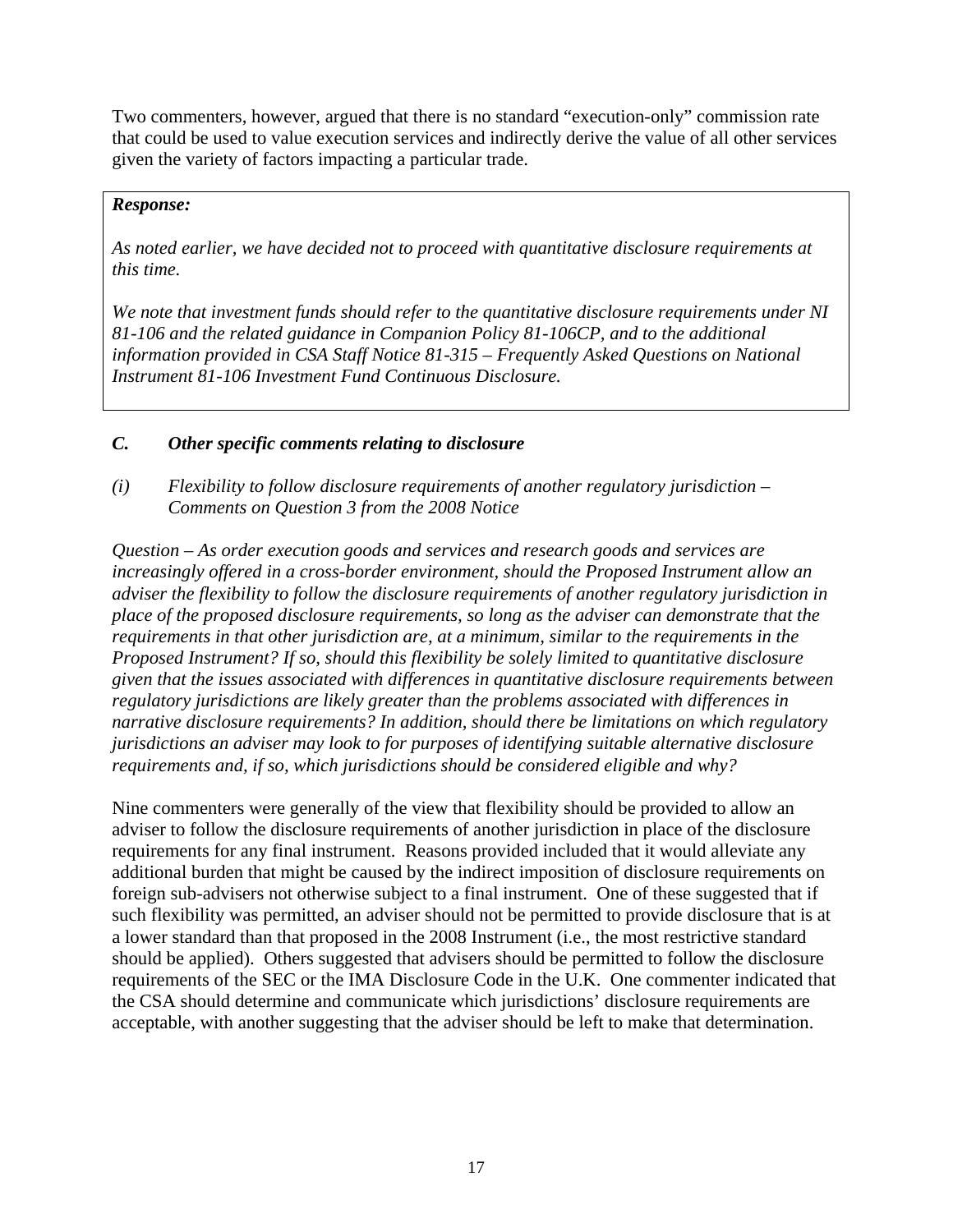Four commenters were generally of the view that allowing such flexibility should either not be considered or should be approached with caution. Reasons for this view included:

- differences in requirements in other jurisdictions would affect the comparability of disclosure, and may result in disclosures that are more difficult for clients to comprehend;
- clients should receive the disclosure that the jurisdiction they live in requires;
- there could be significant and unproductive disagreement between the CSA and advisers over which foreign disclosure regimes would be considered similar for purposes of the proposed disclosure requirements; and
- it may cause market participants to be incentivized to execute trades in different jurisdictions in order to provide lesser disclosure to clients.

One commenter that was not in favour of permitting flexibility suggested greater harmonization between the disclosure requirements of any final instrument and the SEC requirements, to allow for greater comparability between Canadian and U.S. advisers. Similar sentiments regarding the adoption of the SEC's disclosure requirements were echoed by two other commenters in different contexts.

Another commenter did not comment on the approach, on the basis that they would require more information on how 'similarity' between jurisdictions would be determined, if the CSA did not identify the jurisdictions considered similar for the purpose of disclosure.

### *Response:*

*Given that we have decided not to proceed with quantitative disclosure requirements at this time, we think it is no longer necessary to consider whether advisers should be permitted to follow disclosure requirements of another jurisdiction.* 

*We note that investment funds should refer to the quantitative disclosure requirements under NI 81-106 and the related guidance in Companion Policy 81-106CP, and to the additional information provided in CSA Staff Notice 81-315 – Frequently Asked Questions on National Instrument 81-106 Investment Fund Continuous Disclosure.*

# *(ii) Customization of disclosure*

One commenter requested whether disclosure could be generic and non-customized for each individual client, indicating that the proposed disclosure in paragraphs 4.1(c) and (f) of the 2008 Instrument, at a minimum, would have to reflect an individual client's situation and may be more onerous than the CSA anticipates.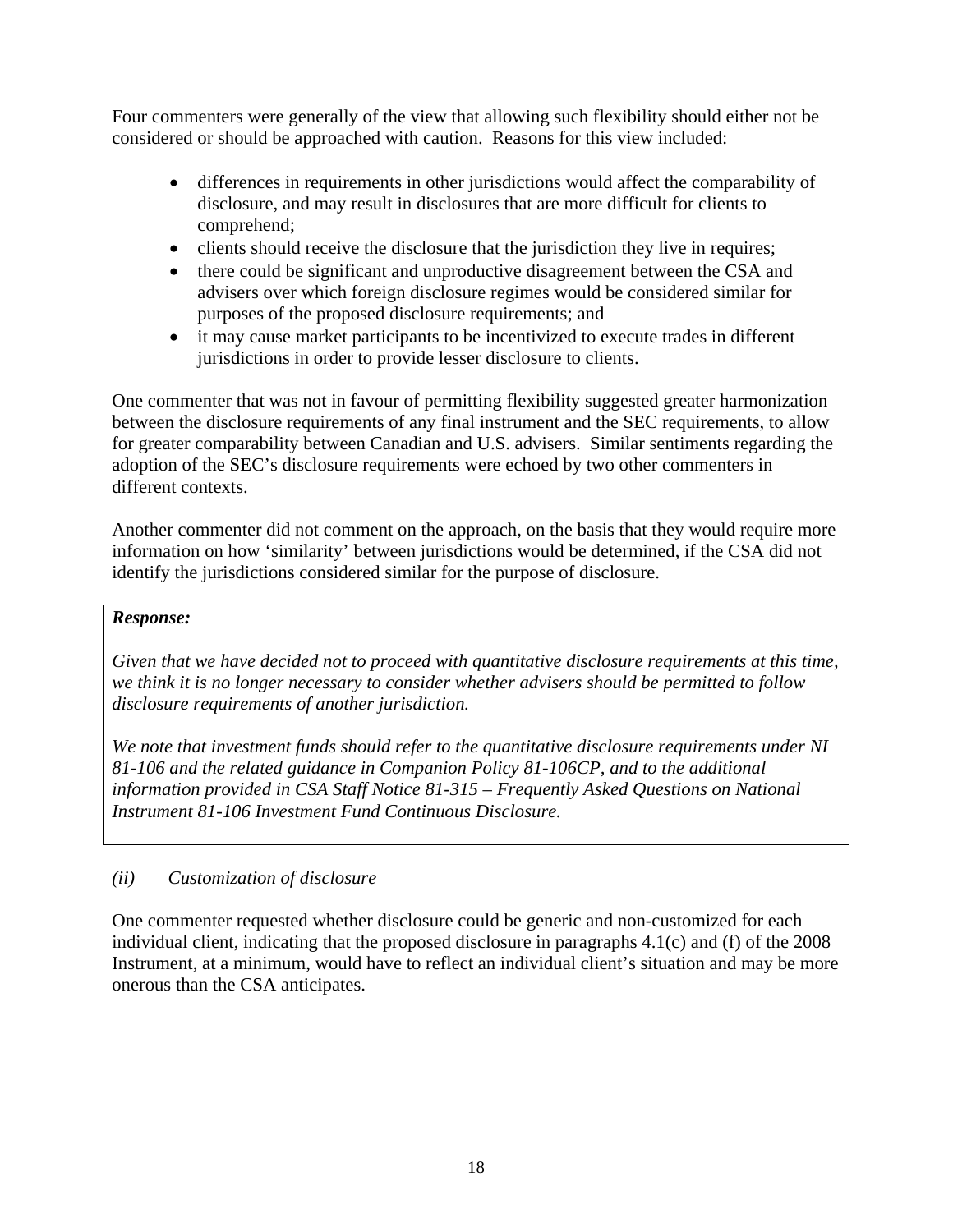*As noted earlier, we have decided not to proceed with quantitative disclosure requirements at this time. We have added guidance to subsection 5.3(1) of the Companion Policy to clarify that the information disclosed by an adviser may be client-specific, based on firm-wide information, or based on some other level of customization, so long as the information disclosed relates to those clients to whom the disclosure is directed.* 

*We note that investment funds should refer to the quantitative disclosure requirements under NI 81-106 and the related guidance in Companion Policy 81-106CP, and to the additional information provided in CSA Staff Notice 81-315 – Frequently Asked Questions on National Instrument 81-106 Investment Fund Continuous Disclosure.*

### *(iii) Initial disclosure*

One commenter requested clarification regarding the exact disclosure to be given to new clients of an adviser, given that there will be no disclosure available for that new client under paragraph 4.1(f) of the 2008 Instrument, and there is question as to what might be relevant for a new client in relation to paragraphs 4.1(c) and (g). This commenter suggested breaking Part 4 of the 2008 Instrument into two separate subsections delineating the requirements for initial and annual disclosure, with the initial disclosure being comprised of only paragraphs (a), (b), (d) and (e), and the annual disclosure being comprised of the whole of the proposed section 4.1.

### *Response:*

*In accordance with the comments received, we have amended Part 4 of the Instrument to clarify the disclosure to be provided on an initial and periodic basis. We think this will reduce any confusion in relation to the intended application of the requirements, and reflect that it might not always be relevant for a new client to receive disclosure of the types of goods and services previously disclosed by the adviser to other clients.* 

### *(iv) Guidance relating to disclosure to the Independent Review Committee*

Four commenters had concerns with the guidance provided in section 5.1 of the 2008 Policy regarding conflicts of interest and the possibility for disclosure to be made under any final instrument to a fund's Independent Review Committee (IRC).

All four generally questioned the appropriateness of the guidance itself, and whether and why it might be more appropriate for disclosure to be made to the IRC in those cases where the adviser to an investment fund is also the trustee and/or manager of the fund, or an affiliate of either, and some indicated that the guidance provided suggested disclosure to the IRC in these cases was required. Comments on the guidance included the following: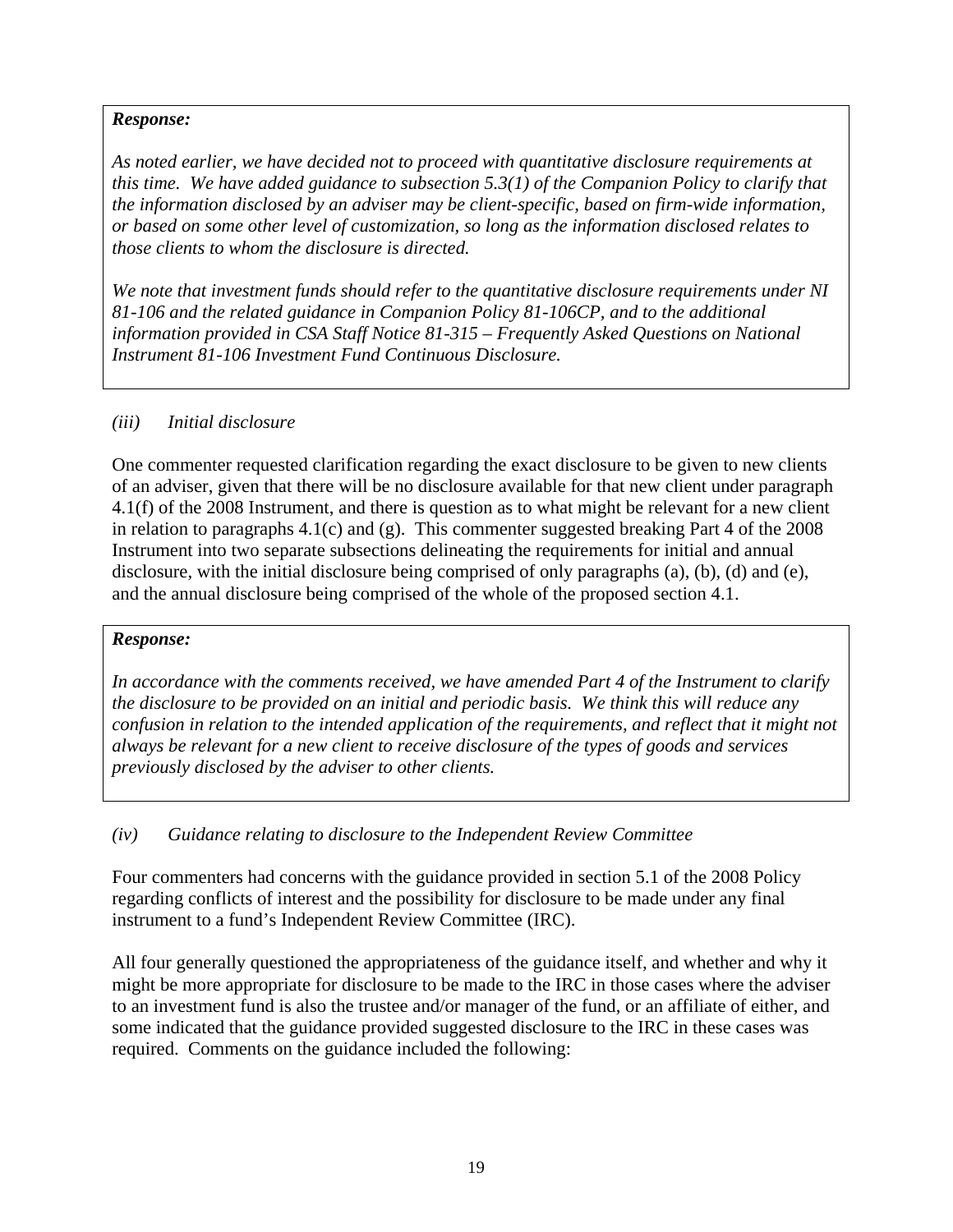- disclosure to the IRC is not necessary if any conflict relating to the use of client brokerage commissions is mitigated by virtue of following the requirements of any final rule;
- NI 81-107 does not create different rules based on whether the fund manager is also the trustee, nor does it prescribe what constitutes a conflict of interest, leaving this determination to the adviser/manager;
- a requirement that a determination be made by the manager as to whether there is a conflict of interest matter requiring the disclosure information be provided to the IRC should not be embedded in proposed NI 23-102, whose primary purpose is not related to IRCs; and
- if the IRC is expected to assess whether the commissions paid achieve "a fair and reasonable result" – that is, expected to assess an adviser's business judgment – this would be inconsistent with section 5.1 of NI 81-107 which indicates that "the CSA do not consider it the role of the IRC to second-guess the investment or business decisions of a manager…".

Three of these commenters generally were of the view that any reference to the IRC and NI 81- 107 should be deleted from any final companion policy, and replaced with either a provision allowing advisers the discretion to determine which fund oversight body should receive the disclosure, or with a requirement for the required disclosure to be made in the Annual Information Form required under NI 81-101.

### *Response:*

*We agree that the reference to the IRC should be removed from the Companion Policy on the basis that the requirements of, and related commentary to, NI 81-107 provide adequate guidance on the types of conflict of interest matters that should be referred to the IRC for its review and decision.* 

*It should be noted, however, that Section 5.1 of NI 81-107 requires that a manager refer all conflict of interest matters to the IRC for its review and decision, regardless of whether the manager believes the conflict has been sufficiently mitigated through compliance with any final rule. Guidance has been provided in the commentary to NI 81-107 that would suggest that conflict of interest matters subject to IRC review and decision might include conflicts relating to the trading practices of the investment funds, including the negotiation of soft dollar arrangements with dealers with whom the adviser places portfolio transactions for the investment fund.* 

# *(v) Disclosure in the case of a pooled fund*

Two commenters requested clarification as to whether it would be sufficient to disclose the total brokerage commissions paid at the pooled fund level, for purposes of the client-level disclosure requirement under paragraph 4.1(f) of the 2008 Instrument. These commenters indicated it would be difficult to attribute pro rata commission amounts to each client (unitholder), as it would require a daily analysis of each client's pro rata holding given to account for changes in any particular client's account holdings.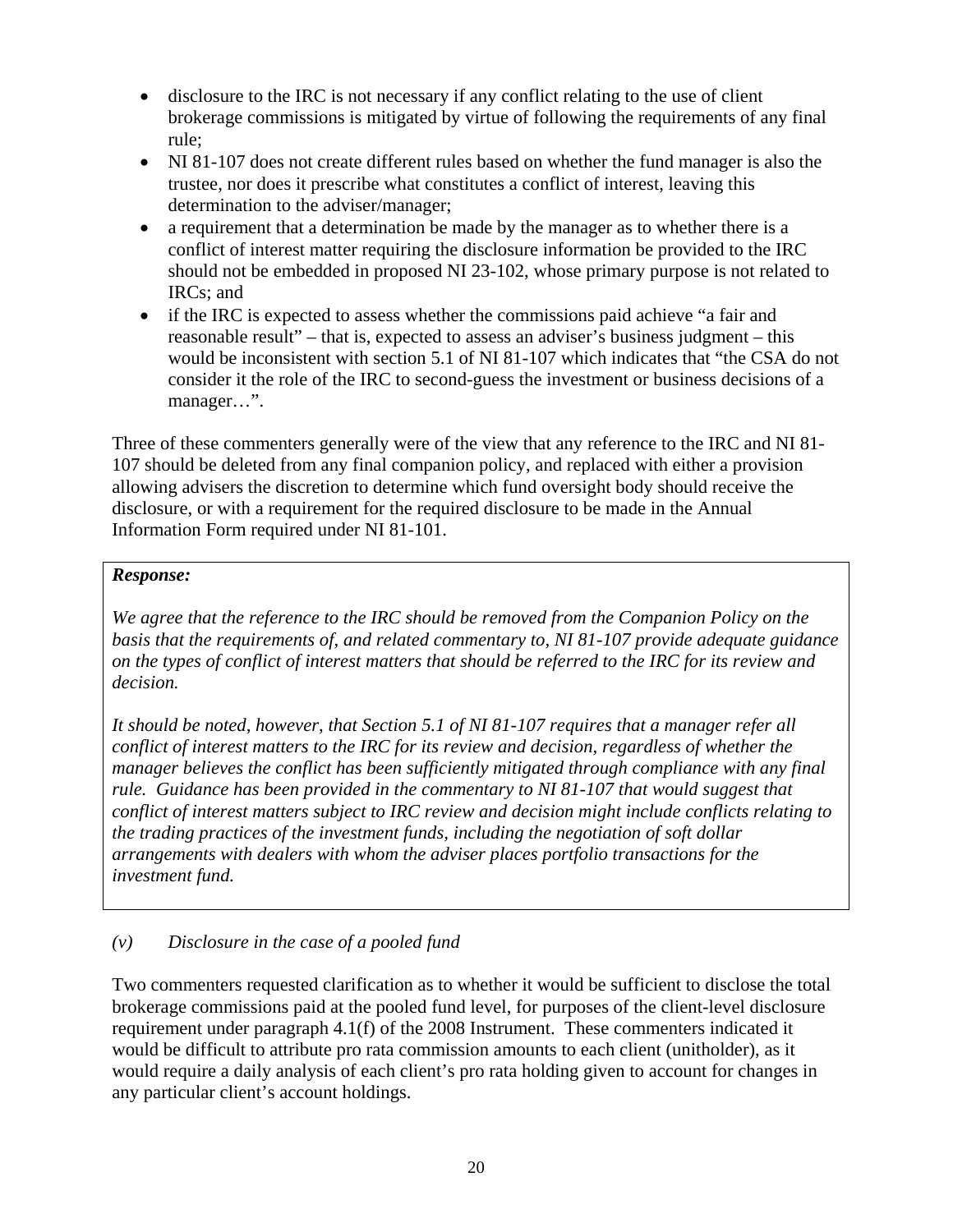Another commenter requested that similar clarification be provided regarding the proposed disclosure as a whole, suggested that disclosure should be made on a fund-by-fund basis for pooled funds, as is the case for publicly offered investment funds.

#### *Response:*

*As noted earlier, we have decided not to proceed with quantitative disclosure requirements at this time. For the remaining narrative disclosure requirements, there is nothing in the Instrument or Companion Policy that would preclude an adviser from providing disclosure at the pooled fund level to clients.* 

#### *(vi) Disclosure of sub-adviser commission usage*

One of the commenters questioned whether the CSA could mandate in a companion policy that disclosure by advisers must include commissions paid on brokerage transactions that might be directed by sub-advisers. Issues were also raised by some commenters with the practicality of obtaining disclosure from sub-advisers given there is no obligation (other than contractual) on those sub-advisers to provide such disclosure. A few of the commenters raised concerns as to whether such contracting could even be achieved, particularly for unrelated foreign sub-advisers, and suggested it may not even be possible to obtain the necessary information when sub-advisers are not required by the laws in their jurisdiction to maintain it, and disclosure would likely be inconsistent between advisers as a result of the differing levels of information likely to be received from their sub-advisers.

One of these commenters suggested that if the guidance was not changed, the disclosure requirements should be made to be identical to the requirements of the other countries, or Canadian advisers should be permitted to disclose only that information provided to them by a sub-adviser where there is also a disclosure requirement in the sub-adviser's jurisdiction. Another two commenters cautioned that the proposed guidance might cause some sub-advisers to choose not to do business with Canadian advisers, particularly if Canada is a small market for them.

#### *Response:*

*Subsection 5.3(1) of the 2008 Policy stated "For the purposes of the disclosure made under section 4.1 of the Instrument, the requirement on the adviser to provide disclosure regarding the use of its client brokerage commissions would include the use of those commissions by its subadvisers."* 

*We have revised subsection 4.1(1) of the Instrument to clarify that an adviser must provide the required disclosure to a client if any brokerage transactions involving the client brokerage commissions of that client have been or might be directed to a dealer in return for the provision of any good or service by the dealer or a third party, other than order execution. The guidance provided in subsection 5.3(1) of the Companion Policy has also been amended to clarify the expectation that the disclosure required to be made by the adviser under section 4.1 of the Instrument would also reflect information pertaining to the processes, practices, arrangements, types of goods and services, etc., associated with brokerage transactions involving client*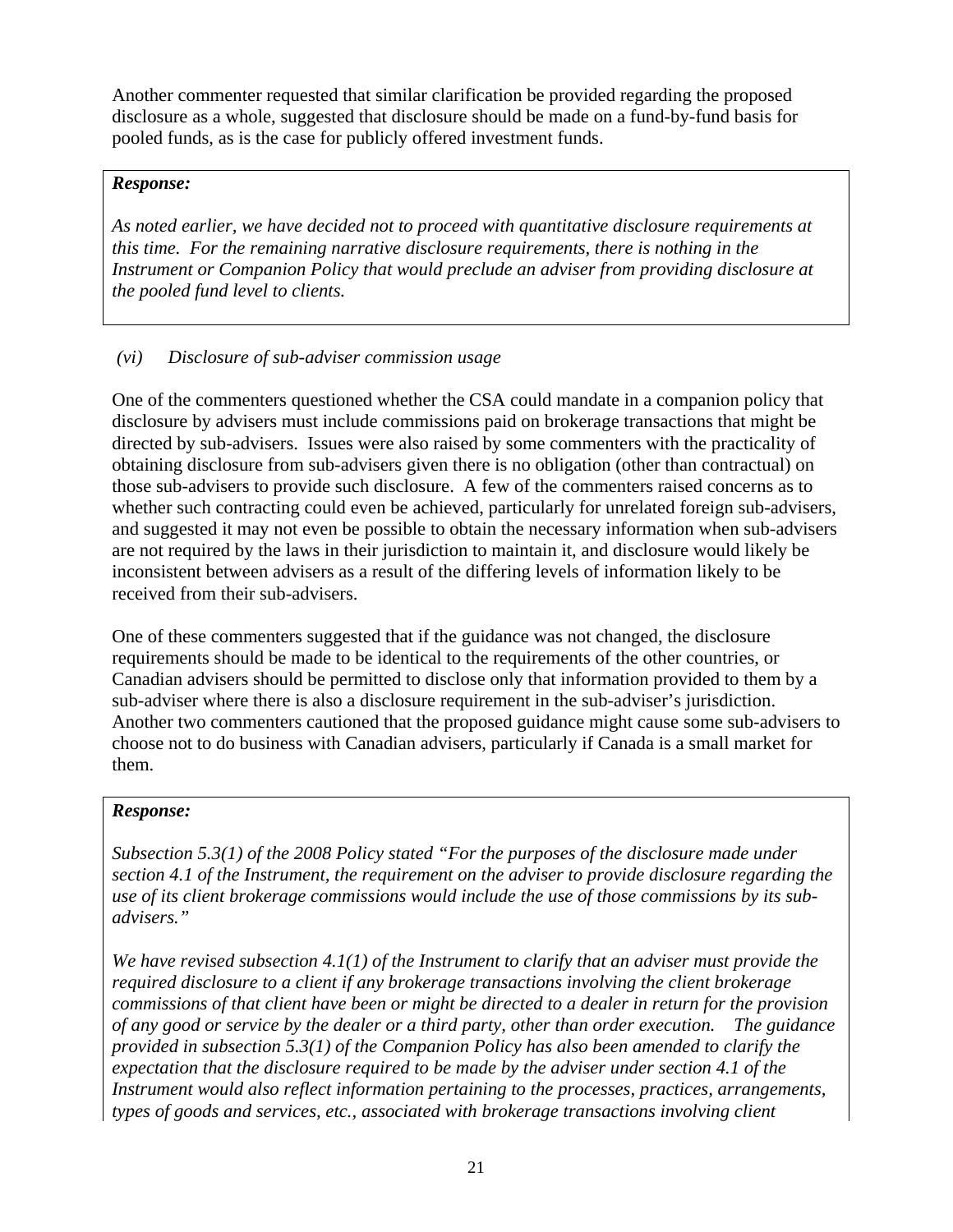*brokerage commissions that have been or might be directed to dealers by its sub-advisers in return for the provision of any goods and services other than order execution.* 

*As noted earlier, we have decided not to proceed with quantitative disclosure requirements at this time. As a result, we believe that the primary concerns expressed in relation to disclosure when a foreign sub-adviser is involved have been mitigated. We do not believe that obtaining the information to meet the narrative disclosure requirements should present the same level of difficulty, nor do we believe it is unreasonable for such disclosure to be provided by the adviser.* 

## **V. Transition Period**

### *A. Transition period length – Comments on Question 4 from the 2008 Notice*

*Question – Should a separate and longer transition period be applied to the disclosure requirements to allow time for implementation and consideration of any future developments in the U.S.? If so, how long should this separate transition period be?* 

Four commenters suggested that the transition period was adequate, with one of these noting that the proposed time period was similar to that allowed when similar proposals were implemented in the U.K. and U.S. Two of these commenters also suggested that future regulatory developments in the U.S. or FSA could be addressed as they arise.

One commenter suggested that a relatively short transition period would be appropriate only if the quantitative disclosure requirements were reduced to just aggregated commission disclosure, or if the CSA did not expect advisers to take extraordinary efforts in preparing their "reasonable estimates" for purposes of the quantitative disclosure requirements.

The majority of commenters did not believe that the proposed transition period was adequate. Reasons for this view included that:

- systems would need to be changed or implemented in order to meet the proposed quantitative disclosure requirements;
- a full reporting cycle would have to pass in order to collect the data required to be disclosed; and
- the disclosure requirements in the U.S. have not yet been finalized, and the proposed transition period did not allow for consideration of the impact of any difference in disclosure requirements.

Four of these commenters suggested that a transition period ranging from 12 to 24 months would be appropriate. Another five commenters suggested either waiting until the SEC published and/or finalized its own proposals, or at least allowing for enough time to take any SEC proposals into account (i.e., by setting a transition period after discussion with the SEC, by setting a separate transition period for the proposed disclosure requirements that would apply to the first fiscal year-end commencing at least six months after the effective date of any U.S. rule on client brokerage commission disclosure, or by delaying the adoption of the disclosure portion of any final instrument until the SEC had finalized its own proposals). Another two commenters suggested that advisers should be given until their next annual information statement, or until the following one if the first fell within six months of the finalization of any rule. Another of these commenters suggested that if a separate longer transition period was to be applied to the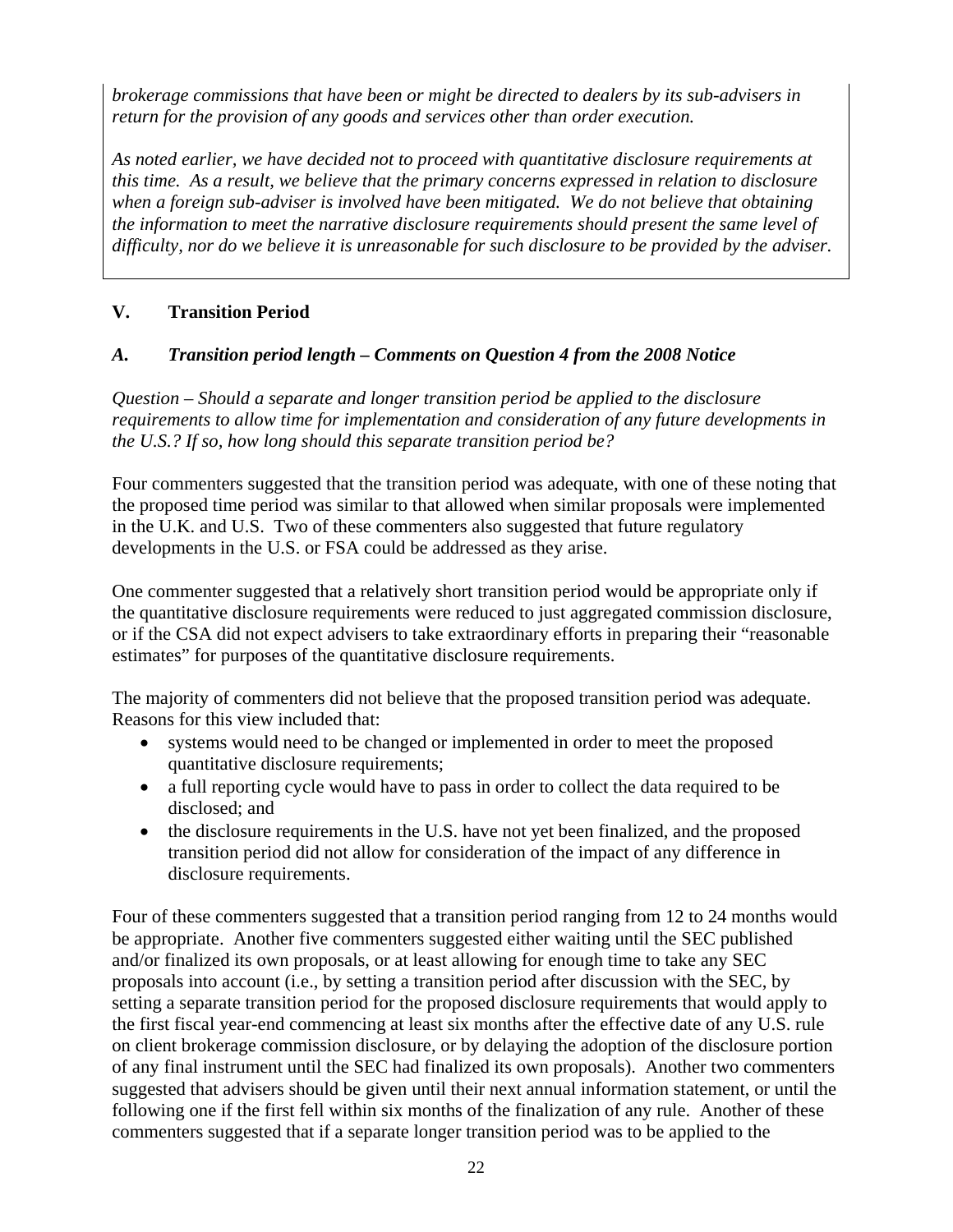disclosure requirements, a reasonable transition period for the non-disclosure requirements might be the six months proposed in the 2008 Instrument, but a more appropriate transition period for these requirements might be to apply these to the first fiscal year that commences at least six months after the effective date of any final instrument, to allow for better comparability across firms, and for advisers to have the option of providing the disclosure in conjunction with other client reporting.

# *Response:*

*As noted earlier, the Instrument does not include quantitative disclosure requirements. As a result, we believe a six month transition period is adequate.* 

# *B. Effect of transition period*

One commenter questioned whether instead of an effective date of six months from its approval, the final rule should become effective immediately but with an appropriate transition period for purposes of compliance with its requirements, as would be consistent with the approach taken by the CSA in relation to the introduction of other rules.

## *Response:*

*Section 6.1 of the Instrument states that the Instrument will come into force on June 30, 2010. This provides for a transition period before compliance with the Instrument becomes mandatory.* 

# *C. Status of Existing Policies*

One commenter questioned whether OSC Policy 1.9 and AMF Policy Statement Q-20 would be revoked at the end of the transition period.

### *Response:*

*OSC Policy 1.9 and AMF Policy Statement Q-20 will be rescinded on June 30, 2010.* 

# **VI. Other Comments / Requests for Clarification**

### *A. Lack of explicit link to 'best execution' obligations*

One commenter suggested that the link between the use of client brokerage commissions and 'best execution' should be written into any final rule, and noted that such linkage exists in section 11.6.11 of the FSA's Conduct of Business Sourcebook, and in the SEC Release.

### *Response:*

*We agree and have amended Section 1.2 of the Companion Policy to discuss the duty to make reasonable efforts to achieve 'best execution' when acting for a client.*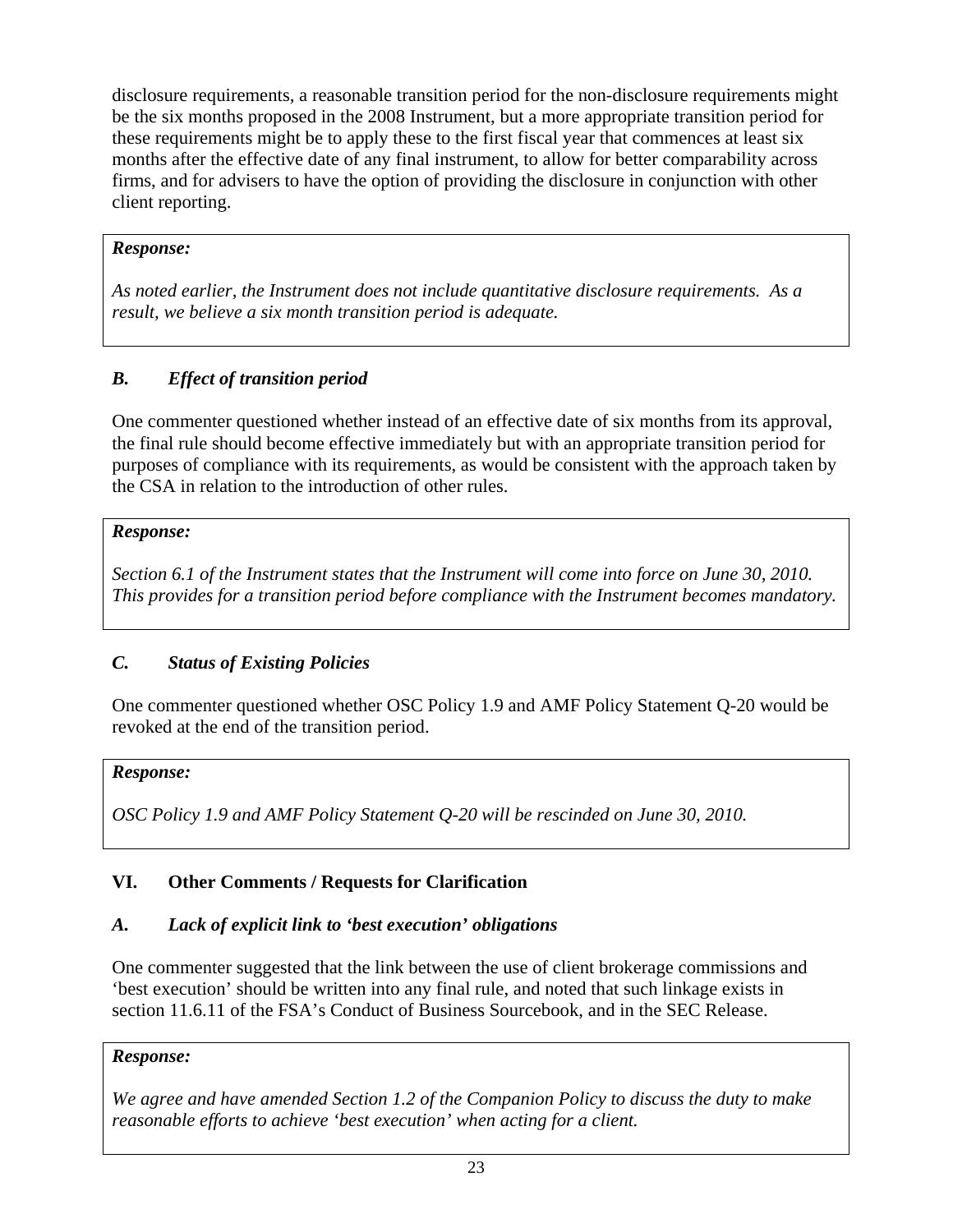## *B. "Banking" of soft dollar commissions*

One commenter requested clarification as to whether the CSA approves of accumulating soft dollar payments that could be "banked" for future use, and how such payments should be disclosed given that items acquired with those funds would not be easy to link back to commissions that may have been paid in a previous year.

### *Response:*

*The concept of a dealer accumulating or pooling portions of commissions, to be later directed by an adviser to acquire goods and services other than order execution was contemplated in paragraph 4.1(g) of the 2008 Instrument, when proposing to require that advisers disclose a reasonable estimate of the portion of the aggregated commissions representing the "amounts paid or accumulated to pay for goods and services other than order execution…".* 

*However, the accumulation of balances that go unused, or large balances that are carried forward over long periods of time, would raise questions as to whether the adviser is and has acted in the best interests of its client or clients in relation to the amount of client brokerage commissions paid to dealers. We would think if such situations occur that an adviser would take any actions necessary in relation to the accumulated balances to ensure the interests of its clients are being served.* 

*Given that the Instrument does not include quantitative disclosure requirements, we believe the concerns relating to disclosure have been mitigated. We note that the current disclosure requirements under paragraph 3.6(1)3 of NI 81-106 requires disclosure of the amounts paid or payable to dealers for goods and services other than order execution. In our view, amounts payable would include disclosure of the amounts 'banked' as at the reporting date.* 

### *C. Use of term "third party beneficiaries"*

One commenter recommended replacing the term "third party beneficiaries" in section 2.1 of the 2008 Instrument, with "clients" for consistency, and because certain clients may not be considered third party beneficiaries.

### *Response:*

*For consistency, we have replaced "third party beneficiaries" with "client".* 

### *D. Costs*

Three commenters suggested the CSA's estimates of costs for compliance in relation to the additional burden that would be placed on foreign sub-advisers asked to provide quantitative disclosure information, were greatly underestimated. Two of these indicated that these increased costs for sub-advisers would increase the overall costs to the fund manager, which would therefore increase the cost of obtaining global diversification for Canadian investors.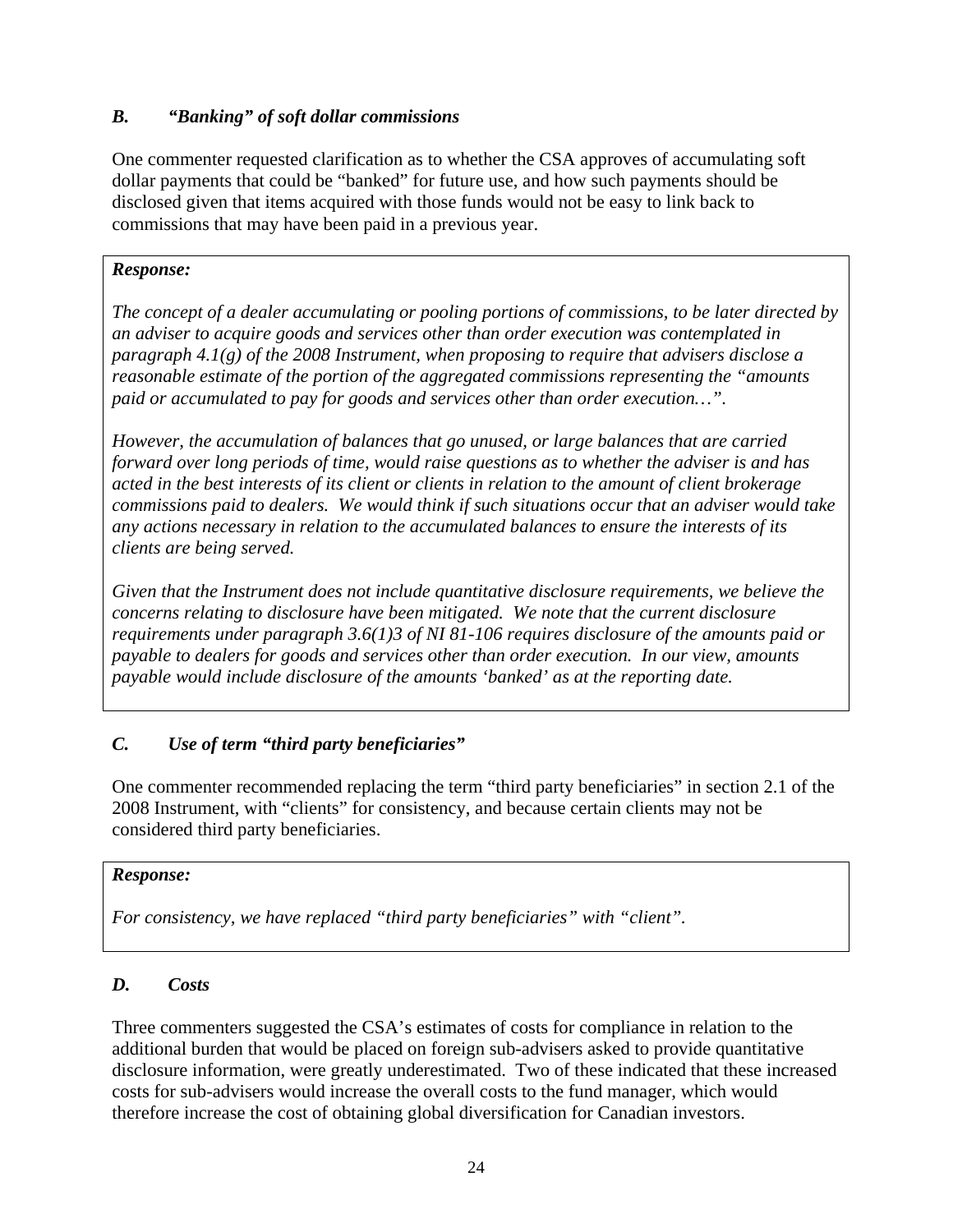One of these commenters also suggested that the cost-benefit analysis did not consider the significant implementation and enhancement costs to the investment fund industry, including those to be incurred by those companies that had previously made a policy decision not to use "soft dollars", and was concerned that the estimate was not made based on consultation with Canadian firms, but was extrapolated based on research from other jurisdictions. This commenter also questioned the validity of the scope of the analysis, indicating that it provided cost estimates only for the review of current brokerage arrangements and not, as noted above, for the creation of monitoring systems, for the additional required disclosures, or for other necessary implementation costs. This commenter also added that the analysis failed to meaningfully address the benefits, and cited the IOSCO report – *Soft Commission Arrangements for Collective Investment Schemes* issued in November 2007 that reported that no jurisdictions were able to quantify the number or probability of soft commission abuses occurring in their jurisdictions in the last three years, including Ontario, Quebec, the U.S. and the U.K.

### *Response:*

*Given the Instrument has been finalized without quantitative disclosure requirements, we believe the concerns pertaining to the additional burden that might be placed on foreign sub-advisers in relation to such disclosure have been adequately addressed.* 

*We also believe that the principles-based approach taken in relation to unsolicited goods and services (see the guidance on unsolicited goods and services in subsection 4.1(5) of the final Companion Policy, and the related discussion in Section C of Part II of this summary of comments) should provide sufficient flexibility to reasonably address the concerns associated with the potential impact of the guidance included in the 2008 Policy.* 

*In response to the comment regarding the November 2007 IOSCO report, we note that the report does indicate that none of the surveyed IOSCO jurisdictions were able to quantify any soft-dollar abuses. However, there is the risk that the current lack of clear requirements and guidance in Canada creates uncertainty – one of the anticipated benefits of the 2008 Instrument is that it adds certainty by providing improved guidance to advisers. A lack of clear requirements and guidance could lead to the inadvertent misuse of client brokerage commissions.* 

*For example, we note that the Cost-Benefit Analysis published with the 2008 Instrument reports that between 2003 and 2007, OSC compliance staff found deficiencies in 35% of the 31 firms reviewed that purchased third-party products in connection with client brokerage commissions. Over the same period, the British Columbia Securities Commission's compliance staff identified seven deficiencies, only one which they considered serious in 23 Investment Counsel/Portfolio Manager firms that had soft dollar arrangements.* 

# *E. Harmonization across CSA*

One commenter expressed disappointment that it appeared possible that advisors might be subject to different sets of rules within Canada if the British Columbia Securities Commission did not support the implementation of a National Instrument, particularly when the purpose of the policy review was to harmonize requirements with those in foreign jurisdictions such as the U.S. and U.K. This commenter added that such lack of consistency among Canadian regulators